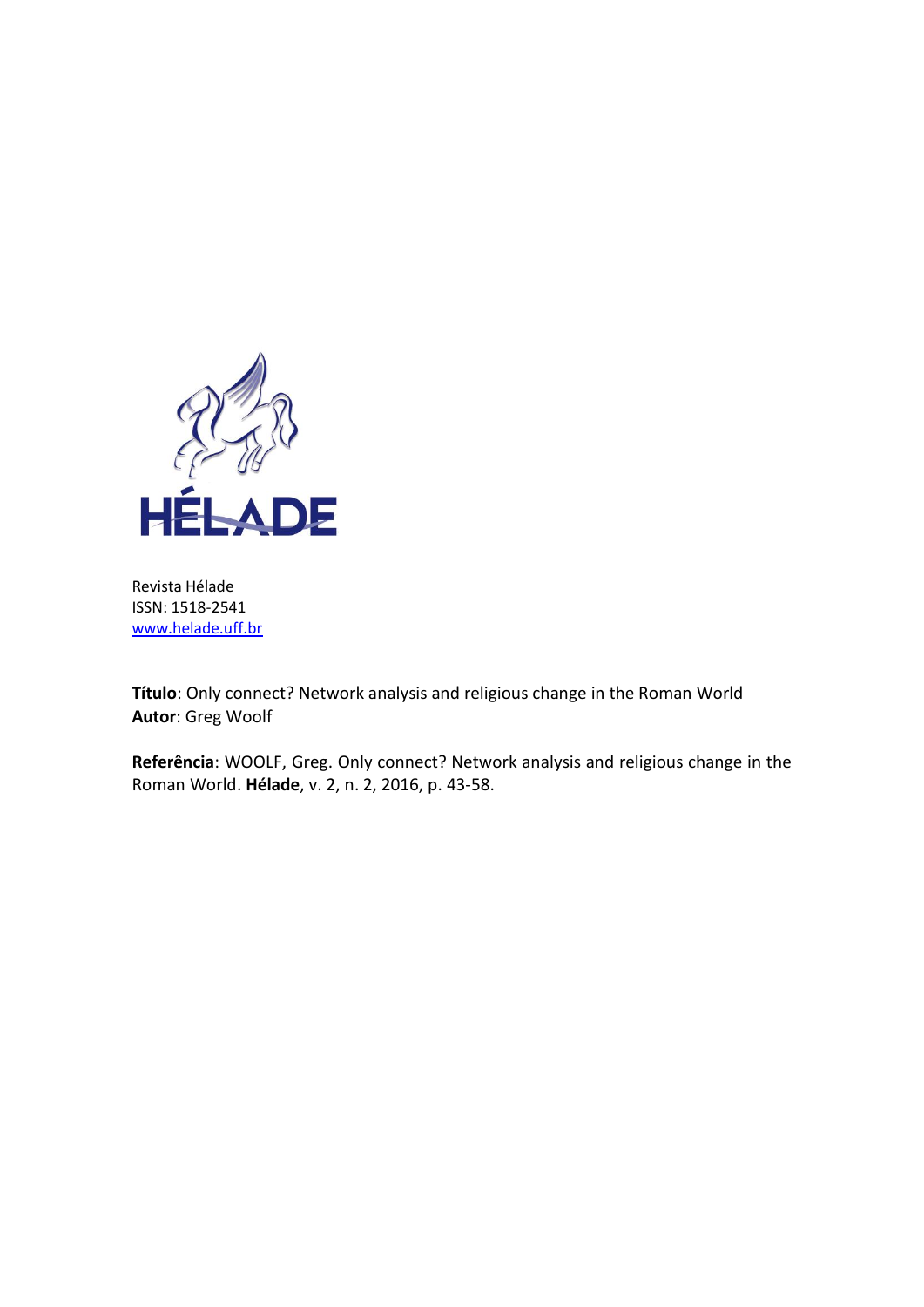**Dossiê:** *Religiões no Mundo Antigo*

# ONLY CONNECT? NETWORK ANALYSIS AND RELIGIOUS CHANGE IN THE ROMAN WORLD\*

#### **GREG WOOLF1**

**Abstract:** The emergence during the Roman Empire of new religious forms and groups alongside the collective cults of the city and ruler worship invites analysis in terms of various kinds of network theory. Some of the main version of network theory currently in use are examined, and their applicability to ancient material is discussed and assessed. Network thinking turns out to be very useful, but the problems in conducting a more formal network analysis are formidable. Network theory does allow us to approach religious change from new directions and two models of change in current use – conversion as contagion, and religious change as the spread of idea – are examined. Thinking about religious change in these terms forces historians to formulate more precise descriptions of change as a process that involves socialization and the routinization of new habits and rituals, as well as a process of learning a new way of imagining and describing the cosmos. **Keywords:** Religious change, Network analysis, Roman Empire

#### 1 Full Professor. Institute of Classical Studies, University of London.

## **Religious change in Classical Antiquity**

The millennium or so that stretched from Rome's achievement of Mediterranean hegemony to the Arab Conquests was marked by major religious changes. For most of this period the political order was dominated by two kinds of institutions – city-states and tributary empires – and at the start of the period both were generally successfully is accumulating religious authority. Political orders were naturalized and related to cosmological ones, public ceremonial and temple building was focused on collective civic religion and on various forms of ruler cult, and those who claimed independent religious authority – prophets, astrologers, magicians, barbarian priests and so on – were marginalized and occasionally persecuted. This situation has been traced back to state formation in the archaic period (DE POLIGNAC 1984; ALCOCK, OSBORNE 1994; ALCOCK and OSBORNE, 1994). So-called 'polis-religion' and 'imperial cult' have each generated vast bibliographies. The extent and significance of each within the religious landscape remains debated, as modern scholars take different views on how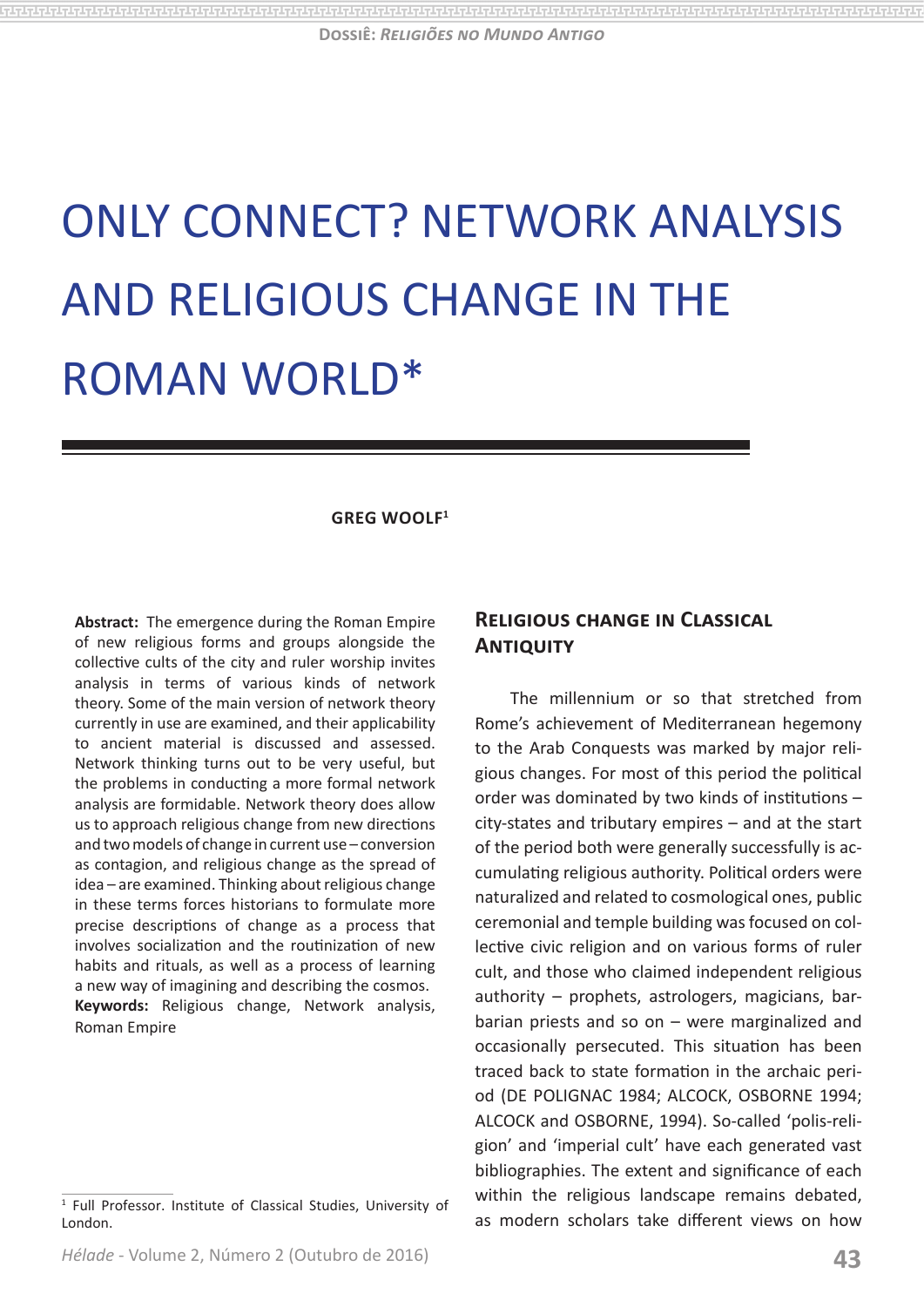successful different *élites* were in imposing their view on religious practice at large.

During the first millennium CE alternative religious forms emerged until by late antiquity religious authority was much more dispersed, and the link between political identity and religious identity had been greatly diminished. Jews, Christians and Manicheans attracted the most attention from civic and imperial authorities, but precursors and parallels have been found among worshippers of Bacchus, of Mithras, of the Egyptian cults and the Syrian deities and among philosophical groups such as the Epicureans and Neo-Platonists, among Samaritans and Mandeans and others even less well documented like the worshippers of Zeus Hypsistos.<sup>2</sup> These groups were not all alike, indeed some may not have been religious groups in a modern sense. Some gods simply moved with migrants, and probably some migrant communities accreted new worshippers from the populations among which they settled, and most 'cults' were certainly not exclusive. We have no idea whether those who worshipped Mithras thought of themselves as "Mithraists" nor whether there were any conventional limits on any other ritual practices in which they might have participated. Some scholars prefer not to use the term religion before the emergence of exclusive Christianity, others see a self conscious religious identity emerging only with Islam, yet others consider that religion in a modern sense existed only after the Enlightenment, when a tacit definition of secular spheres in politics and science created a restricted space that might be labeled as religious.<sup>3</sup> There is, however, a consensus that by the end of antiquity 'the religious' and 'the political' were aligned in different ways than had been the case a thousand years before.

I should admit at once that other primary arrows of change have also been suggested, and other ways of describing the change. The end of sacrifice has seemed significant to some, but assessing

3 Discussion in SMITH 1964, ASAD 2001, NONGBRI 2013, 2008.

this claim depends on adopting a particular view of sacrifice, as a single family of practices and one central to most ancient religious systems (STROUM-SA, 2009). Ritually killing of animals was certainly prominent in many traditions, but coexisted with many other practices. Prayer, and gifts to the gods are obvious cases in point. And domestic animals were not the only things ritually destroyed: crops, human beings, treasures might also be disposed on. The line between sacrifice and votive offerings in often difficult to draw. Sacrifice is, in the end, as much a modern generalizing category of religion. And besides the change is much less clear since ritualized killings remain an important part of many religious traditions, as do the communal eating that often accompanied them in antiquity.

Equally unconvincing is the argument that there was a gradual shift in most traditions from polytheism to monotheism.4 For some this is all an offshoot of Judaism, for others a set of convergent trends shared by Jews, Christians and even some late pagans. Monotheism also lurks behind many of the claims that the religious movements of the so-called Axial Age, represent new transcendent experiences and revelations linked to the sociological and spiritual development of our species. Yet the supposed rise of monotheism was much less complete and clear cut than it is sometimes presented. Not only are there many polytheists still around today, but the analytical distinction is not so easy to draw as it might seem. In many polytheistic traditions it is possible and common to speak of God or Heaven as a single unity, and no One God has ever done away entirely with a supporting cast of angels and demons, avatars and saints (NORTH, 2005).

In the remainder of this article I will take as my starting point the proposition that the religious changes we most urgently need to understand are those that culminated in the religious pluralism of late antiquity, in the disembedding of ritual from social and political institutions, and inthe separating out of religious from other kinds of authority and identity. Concretely this mostly comes down to

<sup>2</sup> North (1992) offers a classic formulation. See also PRICE 2003, RÜPKE 2007.

<sup>4</sup> MITCHELL , VAN NUFFELEN 2010 for the state of the debate.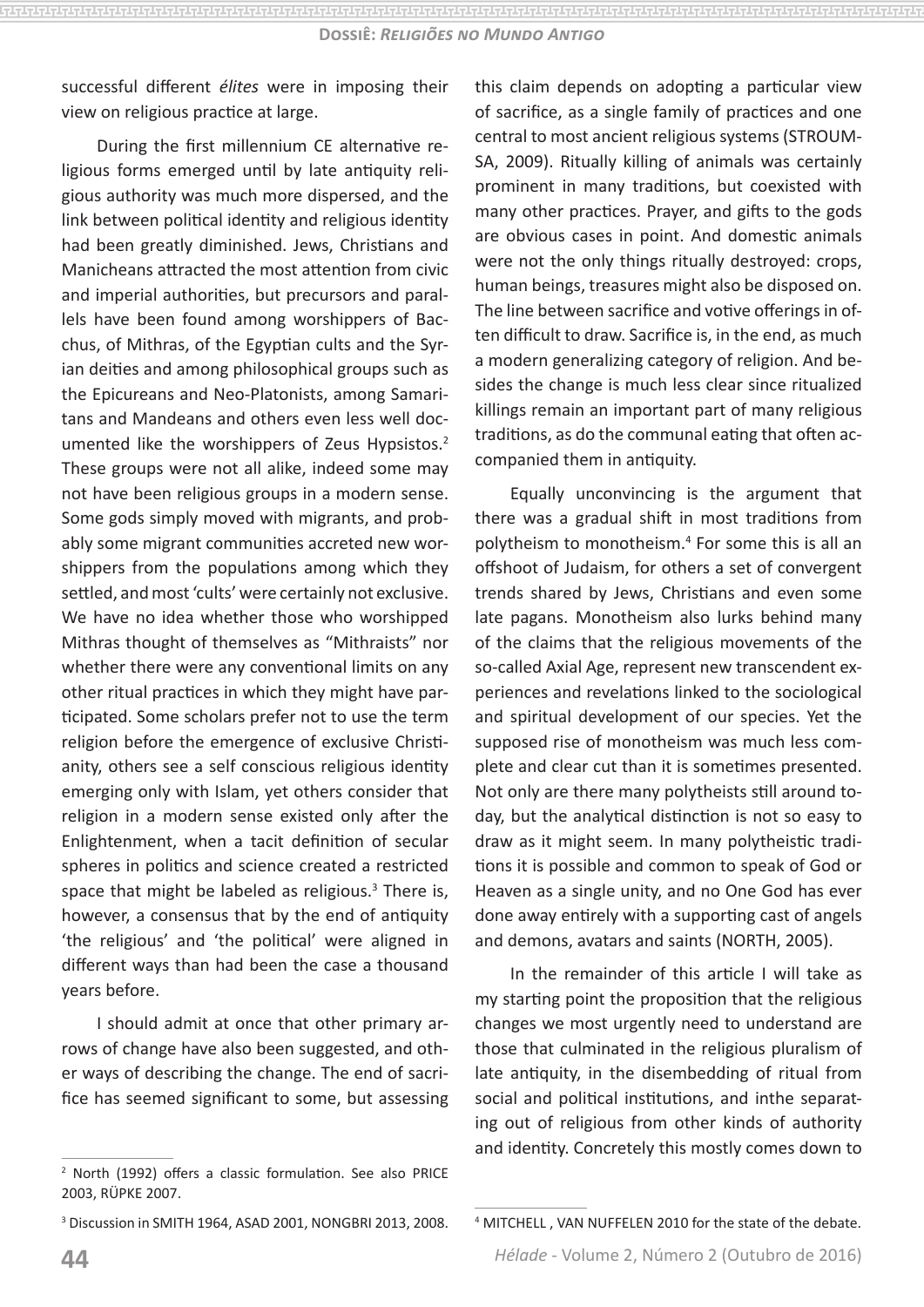trying to understand the appearance of new religious groups, variously termed in the literature voluntary associations, elective religions and (least happily) religious/oriental "cults". Some of these terms have a long history, more than a century in the case of "oriental religions". Much more recently religious change has been a key field for the application of various kinds of network theory. My aim is to briefly survey this field and to ask what network analysis does well, and what it does less well in helping us understand newly emergent religious phenomena in the Roman World.

## **Network Analysis and Ancient History**

Network analysis has been around for a generation or so, but it is only recently that is has been applied to classical antiquity. $5$  A wide range of network approaches exist, and not all have yet been shown to be relevant to our subject, but they have some things in common. Network thinking invites us to think not only about individual cases, or about classes of data, but also about how individual data are related to each other. This allows us to recognize some patterns that otherwise we can only intuit. It also allows us to think about phenomena that are products of the network as a whole. It is easiest to explain this through some examples.

Perhaps most familiar is the study of urban systems as networks. Each city forms a **node** or **vertex**  which is connected to others through roads and other transportation routes which can be considered **links, lines** or **ties.** Aggregate enough cities and the ties will form a topological pattern, one which will reveal which cities are more central (**hubs**), which more marginal and how densely connected the system as a whole is. Because we use maps of this kind all the time, to navigate metro systems or plan flights, we are familiar with the kind of pattern that emerges. Some applications of this sort of approach

have been made to Roman urban systems (MORLEY, 1997; WORTHAM, 2006).

It is easy enough to create a taxonomy of towns, grouping them for example by size or by juridical status or location. Doing so would produce an attribute analysis, one in which data are considered in terms of their properties/ attributes but not in terms of their relation to one another. From this we might tell, for example, that 75% of the cities in the Roman world had less than 5000 inhabitants, or that *coloniae* were overwhelmingly concentrated in the Mediterranean regions of the empire. What a network analysis allows us to do is to show how individual cities with different properties were related to each other. For instance we might discover that small towns in the interior of Africa (like Augustine's birthplace, Thagaste) were less well connected than was the town at which he was educated, Madaura, and that neither were as well connected as Carthage where he later taught or Rome to which he moved as a teacher or Milan where the imperial court was based. Augustine's social mobility entailed moving upwards through a hierarchically ordered network of cities, just as his subsequent spiritual mobility entailed descending back down through that urban network to become a small town bishop at home in Africa. This tells us something not only about Augustine, Madaura and Carthage (each a **datum**) but also about how they were connected. It also suggests some general relations between social hierarchy and urban hierarchies, relations we might test with other examples.

Considering urban networks in this way can also be used to supplement with the key postulate of **Central Place Theory** (CPT) that places may usefully be ranked in terms of the services they provide. Higher ranking places are those which offer a wider range of services to a larger area, lower ranked ones are dependent on higher ones for some services. Network thinking allows us to go beyond sorting cities by rank to seeking how the system worked as a whole. Madaura educated more than its own children, Carthage had something approximating to a university and so on. Naturally we could look at other services for which individuals used the network. For example we might explore

<sup>5</sup> Pioneering studies include MALKIN, CONSTANTAKOPOULOU, PANAGOPOULOU, 2009; MALKIN, 2011B; EIDINOW, 2011; MALKIN, 2005; RUTHERFORD, 2007; COLLAR, 2013; VLASSO-POULOS, 2007.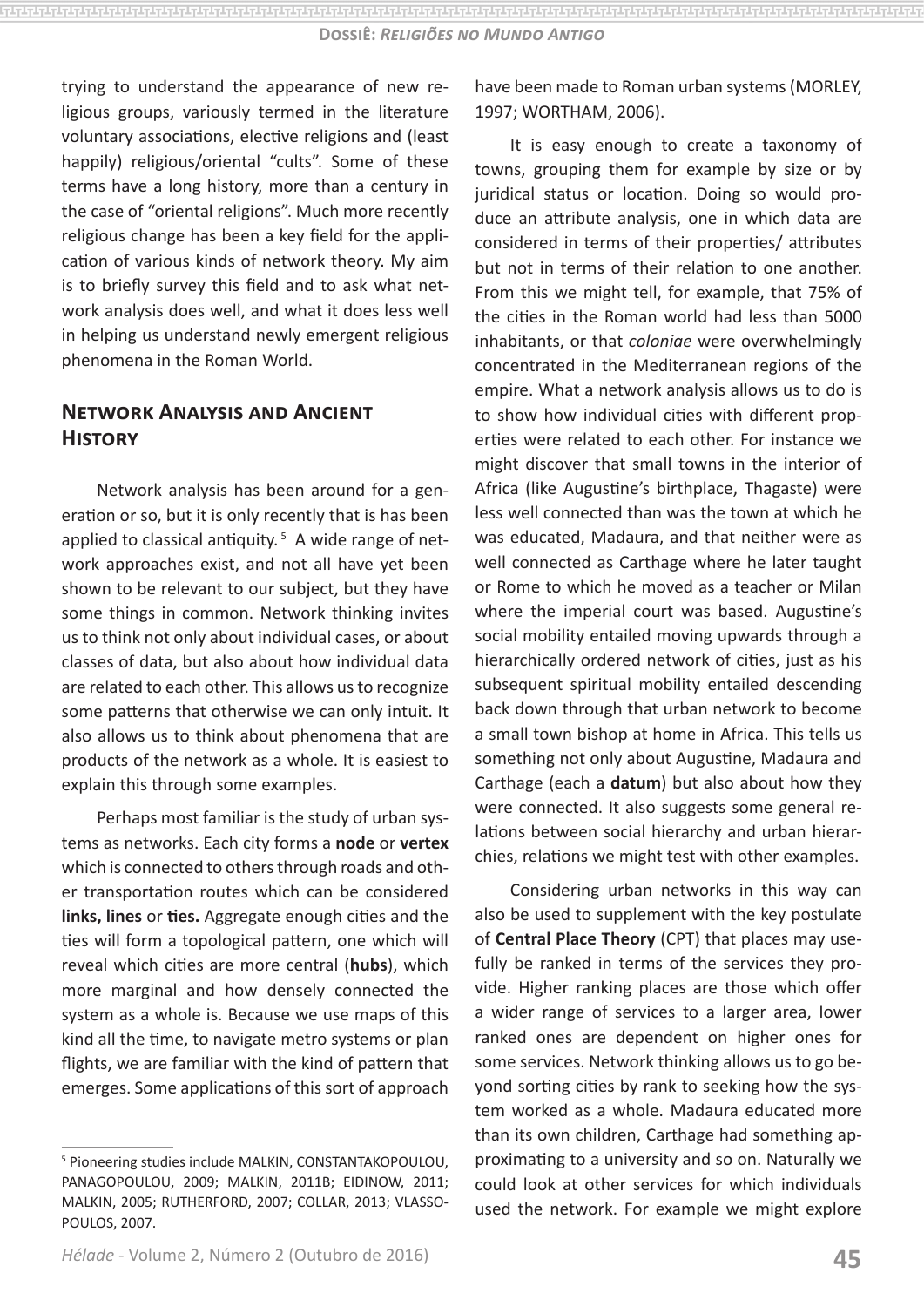the networks of small local harbours located wherever possible around the Mediterranean and used by shallow draft vessels, and the network of deep water harbours - more widely spaced - that larger vessels were required to use, and we might ask how the movement of goods was managed across these networks .6

A number of studies have employed **social network analysis (SNA)**. In this case it is people who are the nodes, and their relationships with each other that are the links or ties. Those relationships might be based on kinship, friendship, working together, or long distance contacts. Once again some people tend to be more central, others more peripheral. Typically in social network analysis we find individuals tend to be associated in clusters. People in the same village may all know each other creating a denser set of links, while a few may have connections further away, people only they know. It has become common to differentiate links or ties by strength – those that connect individuals who know each other well and interact often, as opposed to weaker ties between individuals who interact less frequently. One nuance on this is to differentiate relationships that are simple, based on a single relationship, say between an employer and an employee, with those that are multivalent, say between cousins who also live nearby each other, work together and attend the same church. Anthropologists have been able to produce detailed maps of small communities using this sort of schema (BOISSEVAIN, 1974). It has also been used to map political relationships in antiquity (ALEXANDER, DANOWSKI, 1990).

Some of the earliest anthropological work on social networks has fed into research on Roman patron-client relations. One of the most useful services Roman patrons provided for their clients was **brokerage***,* that is connections upwards or sidewards to a different patron who might supply the services they sought (SALLER, 1982). Pliny's *Letters* provide many examples of this sort of brokerage, as he secures social promotions and exemptions for his clients through petitions to the emperor, and intervened on behalf of his dependents with his friends. Emperors were equally reliant on patronage networks as a means of identifying component individuals who might serve them. These examples are a reminder that a key social skill is to build and use networks, so as to promote ones' own goals. Local social networks may be used for many purposes: to obtain support for anything from raising a barn to standing for a local election, to find marriage partners or simply to satisfy a need for social contact beyond one's immediate family, a process that has been called "**kinshipping**" (SHRYOCK, SMAIL, 2011).

These examples also remind us that a key function of social networks is as a medium for transmitting information. This is particularly important when they cross some social distance. No emperor could possibly know sufficient numbers of young members of the senatorial class to know whom to promote. Modern studies of social networks have paid particular attention to their function in information processing, observing for example how knowledge of innovations spreads through communities of farmers. A famous study pointed out the importance in this respect of the weak ties that connected denser clusters of individuals. Cluster connected densely by strong and multivalent ties tended to hold a good deal of information in common: new items arrived via the weak links some members had with socially distant acquaintances (GRANOVET-TER, 1973, 1983). This thesis about how innovations spread has been applied to understanding religious change in the Roman world, and so I shall return to it later (STARK, 1996; COLLAR, 2007; PRICE, 2012).

A couple of other varieties of network theory are worth mentioning more briefly. The sociologist **Harrison White** has developed network theory in an ambitious attempt to solve one of the central problems of modern sociology, how to reconcile the free agency of individual human beings with the existence of social structure.<sup>7</sup> (WHITE 2008). White offers a view of social structure emerging from the networking activities of human agents: his work has

<sup>6</sup> For commercial networks RATHBONE ,2009, for large vessels TCHERNIA, 2011. Also interesting is LEIDWANGER *et al.* 2014.

<sup>7</sup> The project might be compared to those of BOURDIEU, 1977 and GIDDENS, 1984.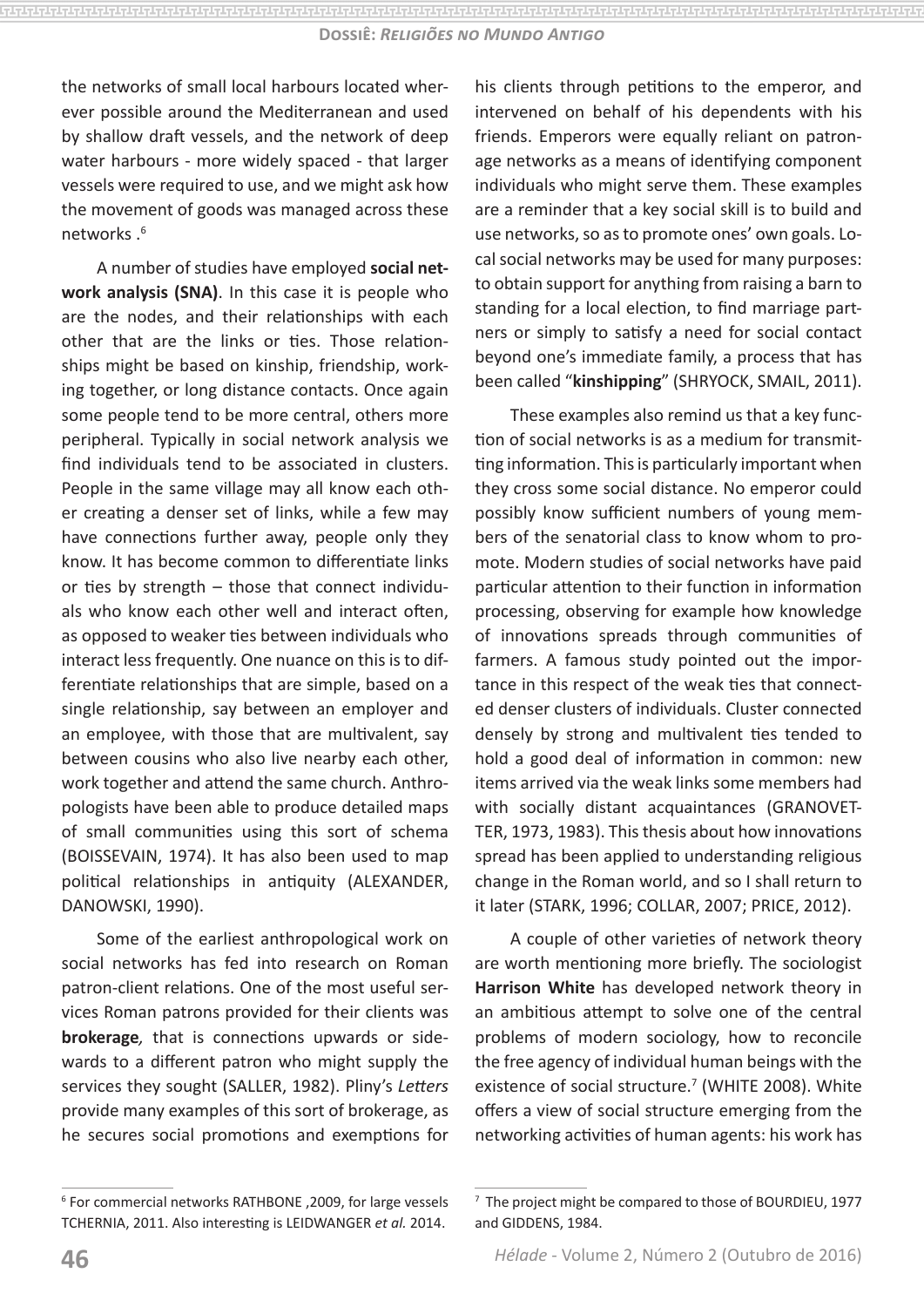been appropriated by Esther Eidinow as a means of circumventing the opposition between Greek civic institutions and individual agency that has made it so difficult to explain change within the framework of polis-religion<sup>8</sup> (EIDINOW, 2011).

Finally there is **Actor-Network Theory** (ANT), an even more radical approach to social theory than that of White, in that it invites analysts to explore the multiple web of relationship between humans and non human actants (agents) and the roles each play in sequences of change (LATOUR, 2005). The capacity of this approach to take account of the agency of material culture, and the fact it was developed in part as a means of studying technological change, makes it of special interest to archaeologists, who have in general made much more use of network theory than have ancient historians.<sup>9</sup>

# **Applying Network Theory to Ancient Historical Data**

Archaeologists are more fortunate than ancient historians when it comes to network theory. Much of their data is both quantifiable and firmly located in space.10 There is a key distinction between social proximity – how far one node is from another in a network – and actual proximity in space, and this distinction can be exploited in analysis. Network theory offers, among other things, a means by which archaeologists can return to preoccupations with the importance of long distance connections, with 'trade as action at a distance', with the 'release from proximity', with diffusion, interaction and connectivity. The heuristic clarity of network theory allows them to do all this in a clearer and more rigorous way than was possible in the past.

Ancient historians work mostly with data that is less amenable to quantification. What quantifiable datasets they do possess are often rather small, comprising a few hundred data at most. Only a few collections of ancient letters are large enough to begin work mapping correspondents. One famous early application of network theory used prosopographic data from Renaissance Florence to pick out the networks of connection and influence that lay behind artistic patronage (MCLEAN, 2007). Ancient data will never be sufficient to do something similar.

The most successful studies to date have either used itineraries, from which road networks and the settlements they served can be partly extracted, or else epigraphic data. $11$  Epigraphy has many advantages for this sort of study. Each inscription can be treated as a discrete datum, many can be localized quite precisely, and many can also be dated, if usually less precisely. If a given epigraphic data set is large enough it can be divided chronologically to give some idea about how the scale and distribution varied over time. Collar shows the potential in her studies of inscriptions mentioning IOM Dolichenus, which she breaks down into roughly 50 year periods (COLLAR, 2011; 2013). In these respects the procedure is similar to that used in the production of more conventional distribution maps, such as those Bricault produced to illustrate the stages by which the worship of the Egyptian gods spread around the Mediterranean coastline (BRICAULT, 2001). It faces some of the same problems as distribution maps too, problems of differential survival of monuments, the difficult choice of how many phases to identify when the more chronological divisions are made the less we can rely on each one, the question of what to do with unprovenanced and undatable material. But these are familiar difficulties with which ancient historians are well equipped to deal.

Small data sets, and not many of them, pose some problems. More serious are the gaps in our knowledge. Network analysis is notoriously very sensitive to missing data, much more so than is an

<sup>8</sup> For the critique of polis religion in the Greek world see also KINDT, 2009.

<sup>9</sup> For application of ANT to Roman material culture VAN OYEN, 2015a, b, 2016.

<sup>&</sup>lt;sup>10</sup> Excellent introductions to archaeological approaches to network theory are KNAPPETT 2011, BRUGHMANS 2013. See also COLLAR *et al*. 2015, KNAPPETT, 2014, BRUGHMANS, COLLAR, COWARD, 2016. On the use of SNA in prehistory BLAKE 2014. For a late antique application see SWEETMAN, 2010; 2015.

<sup>11</sup> ISAKSEN, 2008; GRAHAM, 2006; MAAS AND RUTHS, 2012 on the itineraries; on inscriptions COLLAR, 2013.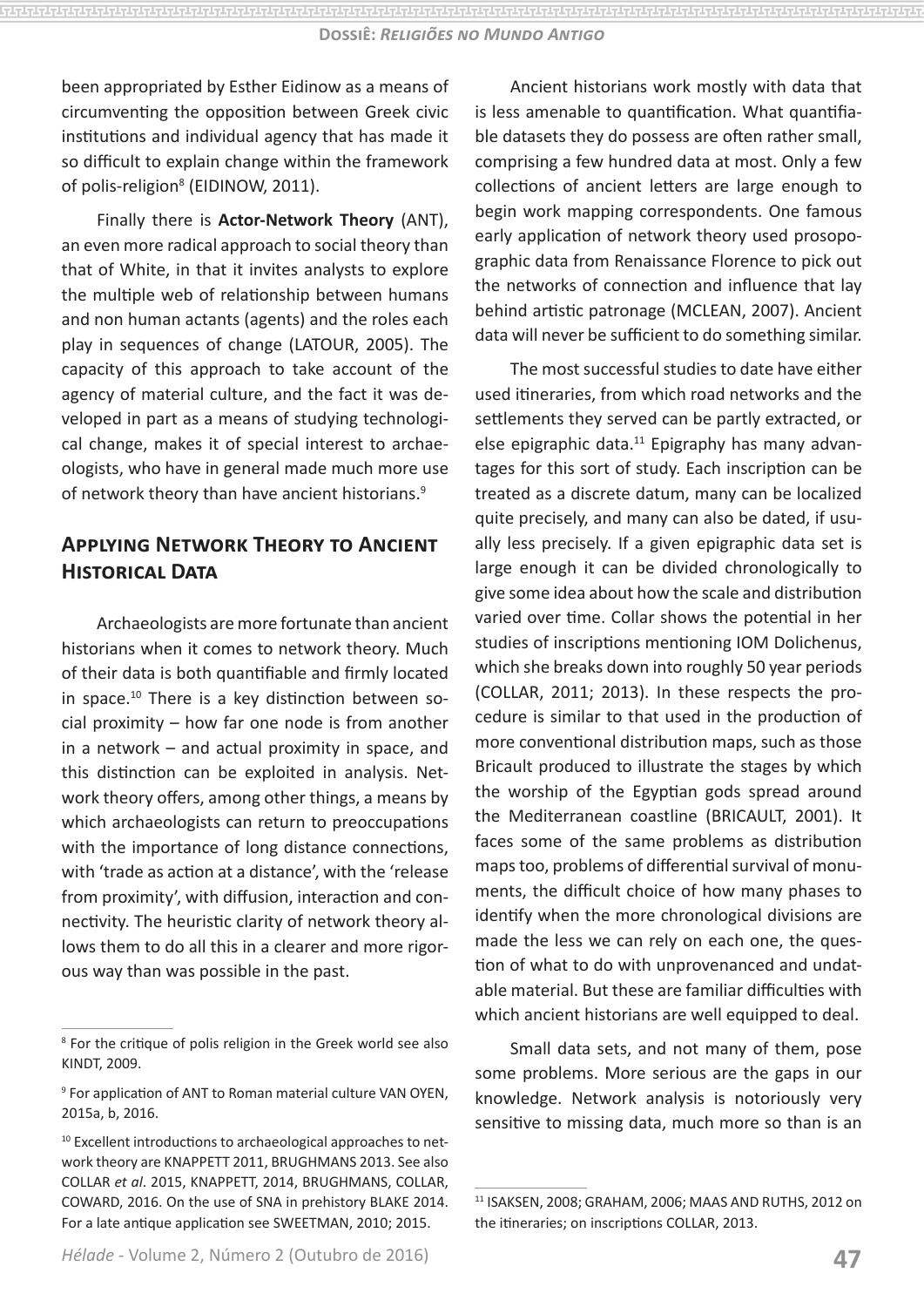attribute analysis (ERICKSON, 1997). Attribute analysis can be used on the IOM Dolichenus epigraphy, for example, to examine the social background of dedicators. Even if we have only a tiny proportion of dedications ever made – the figure of 5% survival rate is sometime cited for Latin inscriptions in general but that is really only a guess – then so long as we have enough examples, the data is good enough to say that dedicants were much more likely than not to be connected to the Roman Army. Trying to reconstruct a network when some of the nodes are missing is altogether more difficult. Imagine trying to use a metro map on which only one in twenty stops were recorded, and lines only shown when they joined two visible stations. We might guess at the shape of the whole network, but would likely get it wrong. Some datasets are more trustworthy than others. The key is usually an independent source of evidenced. Centuries of antiquarian and archaeological research makes it reasonably certain that there are not too many Roman cities waiting to be discovered. The itineraries seem reasonably trustworthy, if very unlike modern maps. Cicero's correspondence seems to provide a map of the late Republican elite that coheres with what we might infer from other textual evidence. But often we do not have a control.

The early history of Christianity is a case in point. From the Pauline corpus it is possible to sketch out a set of connections linking various points in the Levant – Jerusalem, Antioch, Damascus among them – with a clutch of cities around the Aegean and a more distant community in Rome. We might also use the letters to map a social network, some of whose members were more mobile than others, and (with more difficulty) try to factor in travel between nodes as well as the circulations of letters across the network. Quite a nuanced picture can be reconstructed, but it is very difficult to assess its completeness. First, how complete a picture do the letters that ended up in our New Testament, supplemented by Luke-Acts, present of Paul's network? Some letters may have been lost, some removed in the edit, some simply discarded as not contributing to the aims of the collection. Possibly there were less successful attempts at

extending Paul's influence that were not recorded. If we scale up to a wider view of Christian mission before 150 CE we can be certain that there are huge gaps. Many Christian communities - including those of Carthage, Lyon and Alexandria - appear in our records only at a late stage in their development. Should we generalize from the Pauline material to imagine a larger group of apostles, all operating the same way, but if so why have the others left no comparable traces? On the other hand, if in most of these regions Christian communities were not founded and steered by charismatic apostles, perhaps the same was true for the early Christian communities of Asia, Macedonia and Achaea. We infer Paul's importance from his letters, and Luke-Acts although broadly supportive of his narrative makes it clear there were other connections, and other influential figures in involved. Many of Paul's letters, after all, were addressed to Christian communities that were already well established. It is not new to say, of course, that there is much we do not know about the origins of Christianity. But some of these uncertainties make it very difficult for us to assess the completeness of the picture we have of Paul's network, or of its significance.

One further example also illustrates the difficulties of studying a network when we do not know how much of it we can see. I have already used Augustine's *Confessions* as a source of illustration for the working of urban networks and social mobility. It is not, however, an innocent witness. The *Confessions* are artfully crafted to present Augustine's progress through a series of social networks and relationships on his way to the relationship with God that occupies the latter half of the work. Addressed to God from the start it can be read as an account of how good and bad relationships - with his mother, his friends in Carthage, with Ambrose and others - had delayed or accelerated his spiritual journey. And it was an exercise in persuasion, an instructive map for others to use, and a narrative with little redundancy in it. There are, in other words, huge gaps in our data, but we do not know where they are. Augustine's encounter with the Manicheans is a case in point. It is impossible to say now how many of Augustine's friends were Manicheans, whether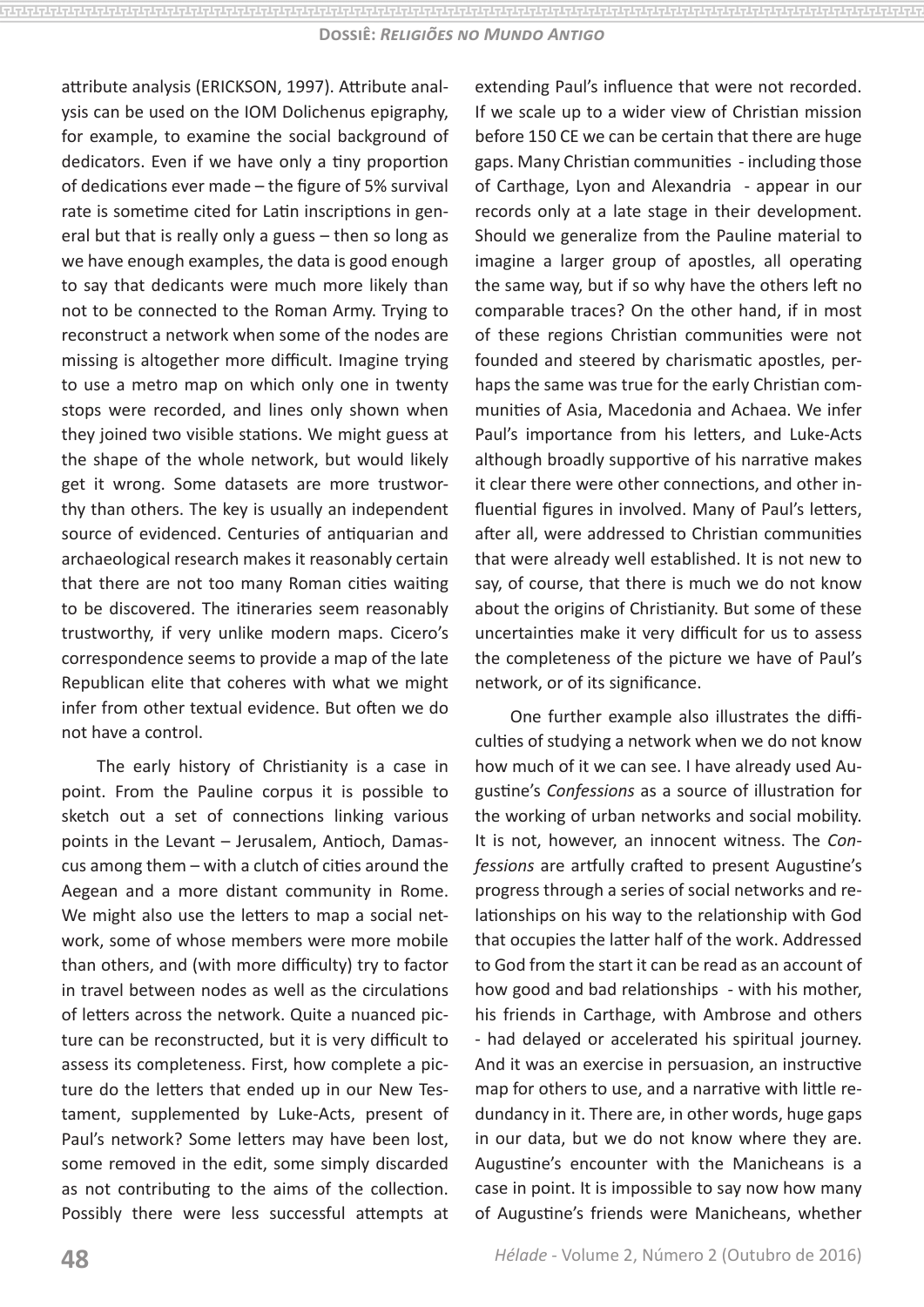he learned about them through the weakest of weak ties, or whether many of his connections were interested in these new ideas. Like Paul he is one of the best documented individuals in antiquity: if we cannot map his social network with confidence, whose can we map?

Attribute analysis faces different kinds of problems with missing data. It is conventional to say that early Christians were more likely to be urban than rural dwelling, Greek than Latin speaking, of socially intermediate status rather than aristocratic and so on.12 Enough data exists for us to be fairly confident of that characterization, within the small urban worlds we know most about. In this case it is systematic rather than random gaps in evidence, and mainly "known unknowns" that pose the problem. If there were villages of illiterate Aramaic speaking Christians in the hinterland of Antioch in the late first century CE we would be quite unlikely to know about them. But here we are back in familiar ancient historical territory, conscious of our ignorance of the social margins and of the silenced majority, and of the risks of generalizing from fragmentary data.

## **Network analysis and religious change in the Roman Empire**

Not all religious change in this period was revolutionary. Collective cult remained important, at the level of the city and also among smaller communities. In a some cases it even grew in importance as benefactors paid for grander temples and especially for periodic festivals (WÖRRLE, 1988; SPAWFORTH, 1989; VAN NIJF, 2001; MITCHELL, 1990). Some oracular and healing shrines became major regional centres. Formal embassies were sent by cities to attend each other's' major festivals, and the flood of private individuals visiting major shrines and festivals formed two overlapping networks of association (RUTHERFORD, 2013; ELSNER, RUTHERFORD, 2005). A third kind of network was formed in some regions among those civic grandees who travelled

annually to participate in provincial koina and concilia, paying cult to various combinations of Rome, the emperor and the divi, and doubtless doing other business on the side (DEININGER, 1965). The impact of all this activity in creating provincial and regional élites out of local ones is underexplored, but there are plenty of instances recorded of intermarriage between the very richest families of different cities, and also of the acquisition of portfolios of landholding that straddled a number of civic territories. Network thinking allows us to envisage these major social changes more clearly. Most of the religious activities involved were traditional in form, and they remained under the control of civic authorities. A Roman distaste for autonomous priesthoods meant that in some cases local elites actually expanded their influence over neighbouring sanctuaries. It is safe to assume that all this networking tended to reinforce polis religion and to bolster the authority of the political and economic elites who controlled it.

It is only with hindsight that these changes seem of less significance than the formation of new kinds of groups that are often barely visible in ancient texts; Bacchic groups, Christians, worshippers of Isis and IOM Dolichenus and the like. These have been termed diasporic cults (to distinguish them from 'locative' forms of religion practiced in only one centre); elective religions or voluntary associations (to distinguish them from communities one was born into); and foreign or oriental religions, since some, like the worship of IOM Dolichenus or Isis, began with syncretisms that took place somewhere or other east of Italy and others such as Mithras worship, made reference to actual or imagined eastern origins.

None of these terms is very satisfactory. Many diaspora Jews were in frequent contact with the Temple until its destruction and would have been very surprised to learn they were practicing a different form of the religion. Mithras worshippers were apparently recruited in adulthood, so in that sense it was an elective tradition. But if Christian communities recruited largely from Jews and Gentiles, their children were as tightly bound into their family's

<sup>12</sup> E.g. in MEEKS, 1983.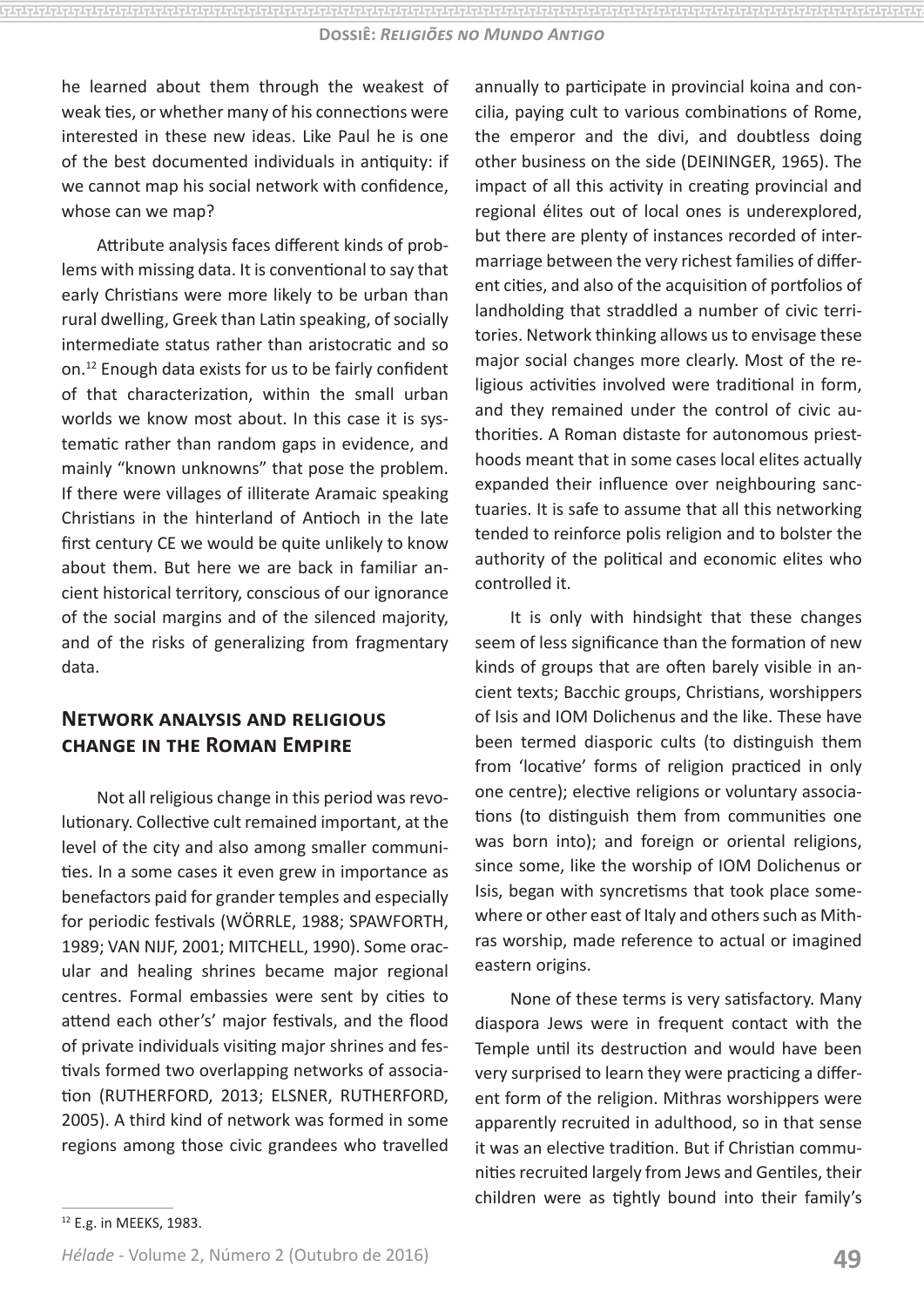practices as were the children of other groups. Nor was it strictly compulsory to attend major civic festivals, and in larger cities individuals exercised some choice over which temples they wished to spend their time and money in. Henotheism, the term given to a concentration on one god among the pantheon, was in all likelihood quite common in ancient cities. 'Oriental' carries with it too much baggage, evoking alien, irrational, ritualistic practices and merging in a single category a wide variety of very different traditions.<sup>13</sup> If we add religious practices carried out by emigrant communities – probably the way the cult of Isis and Serapis first spread through the Aegean world; Epicureans – treated by Lucian as analogous to Christians in the *Alexander* and by some heresiologists as simply heretics; and the various groups who adopted the term *mysteria* from the impeccably polis cult of Demeter and Eleusis, it is difficult to escape the conclusion that what these groups all had in common was their difference from collective civic ritual. The prototypes of religions were very various. Many experiments were probably still born. Yet early empires do seem to have created opportunities for some new groups to thrive, first on the margins of polis religion and later much closer to the social cadres that ran the polis.

The earliest evidence for these groups tends to be very dispersed in space, so it is natural to approach them through networks. In the hands of Anna Collar this has proved a powerful heuristic tool, allowing us to imagine both the kinds of connections necessary to explain their dispersal, and the rather different kinds of connections needed to preserve the integrity of alien traditions among those who did not share them (COLLAR, 2013).

Carl Knappett makes a distinction between **network thinking**, a heuristic strategy that encourages us to think in terms of relationships between people and things, and **network analysis**, which begins by actually defining nodes and the ties that connect them and proceeds, ideally, to quanititative analysis (KNAPPETT, 2011). So far it seems to have been easier for ancient historians to engage in network thinking than in network analysis. Mostly this is because of the empirical problems noted in the last section. It is possible to develop a series of broad correlations between the spatial and temporal distribution of some new traditions and other phenomena. IOM Dolichenus is more commonly worshipped in areas where there was a major military presence. Isis and Serapis moved from Egypt first to the cities of the Aegean coast and thence to port cities in the western Mediterranean. Christianity spread first within areas of prior Jewish settlement, and so on. All this could, however, be discerned from attribute analysis alone, from distribution maps rather than from networks. Techniques exist for converting distribution maps into networks, but these necessarily assume that nodes that are physically close are also closely linked in terms of the network. No doubt this was often the case, but it is not safe to assume it. Paul, after all, was a mobile node at the centre of a largely stationary network. Other mobile individuals – like military officers or those engaged in longdistance trade – might also have established close ties with distant partners, just as many of us today have friends on other continents we know better than we do our next door neighbours.

The most careful engagement with this has been that of Collar who used proximal point analysis (PPA) to generate networks from distributions. Each node connects to the nearest three, and so areas of denser distribution are transformed into clusters. This seems a reasonable technique within a local area, even if it remains speculative. For the Dolichenus cult, Collar's application of PPA generated hypothetical clusters in Syria around the original cult site at Doliche, around Mainz, and at several points in the Danube provinces. All this seems plausible, although a sceptic might feel that it is not necessarily a great advance on what we could learn from distribution maps. Where PPA is more hazardous is in reconstructing the very long distance connections between clusters, the weak ties that should have been so important in the spread of

<sup>13</sup> On oriental religions as a category BONNET, PIRENNE-DEL-FORGE, AND PRAET, 2009. On the way the dichotomy oriental/traditional was calqued on Protestant/Catholic see SMITH, 1990.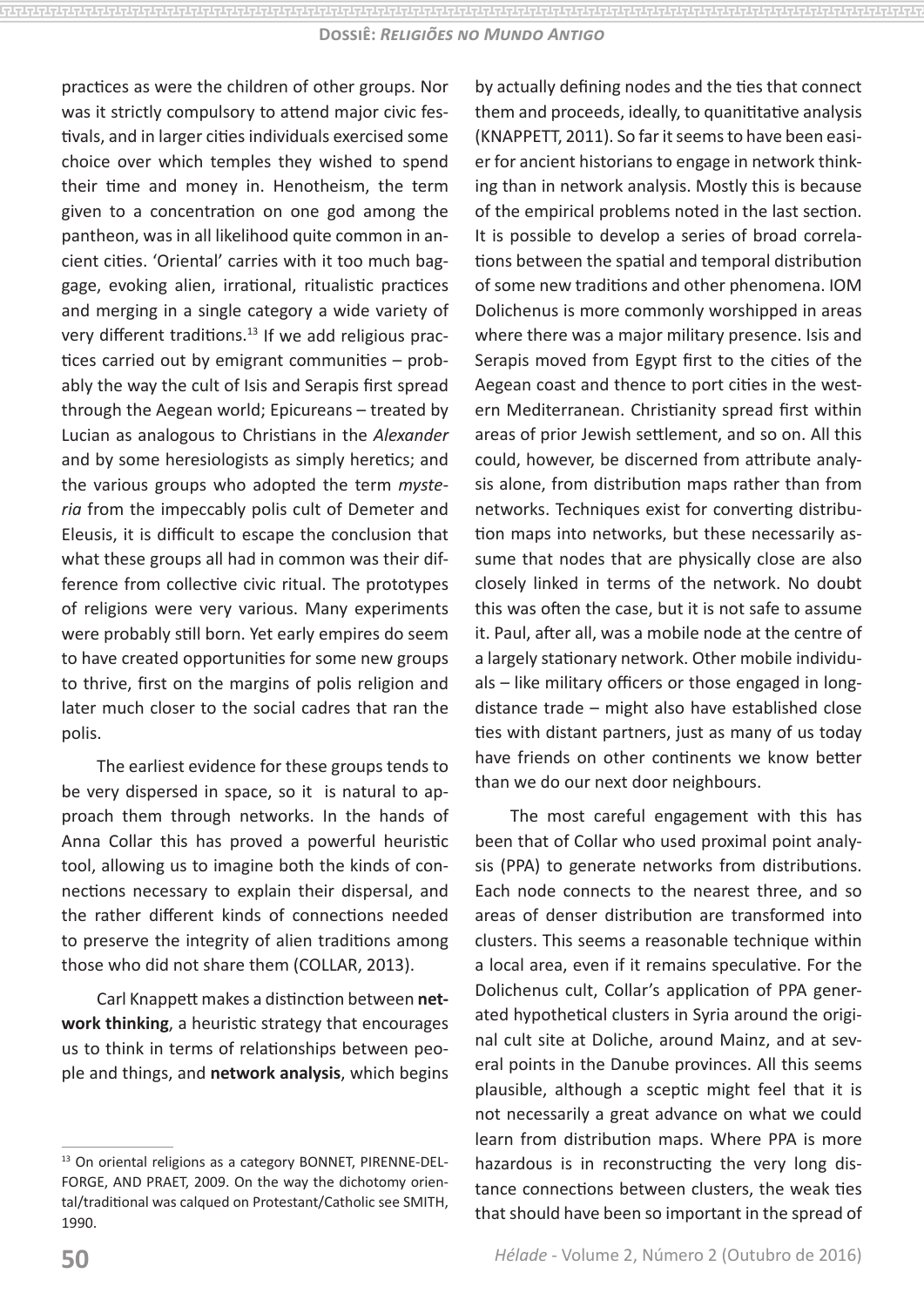Dolichenus worship. Here the network is highly susceptible to single outliers, such as the dedication at Balaklava in the Crimea by a soldier of *legio I Italica* on detachment from Moesia on which some very long distance ties are hung. Collar's exploration of the movements of senior officers has more explanatory value, but we cannot be assume they were the key vectors for religious innovations. Travelling religious specialists, or other devotees who happen not to have left epigraphic traces, may have been as influential in shaping the spread of the cult. This returns us to the sensitivity of network analysis to missing data. Another ten IOM Dolichenus inscriptions would be unlikely to change the distribution map much, but in the right locations they could transform the network produced by PPA.

Despite these difficulties, network thinking does helps focus our attention on the part connections and mobility played in religious change. Two metaphors recur in discussions of this. One is the metaphor of contagion, the other of information flow. I will consider each in turn.

## **Religious Change as Contagion**

A good starting point is the observation that contact is a necessary, but not a sufficient, condition for the transmission of religious ideas and practices.

None of the scenarios suggested for the spread of the worship of Egyptian gods in the Mediterranean can do without some notion of a contact zone. We might envisage this as a single originating point, a syncretistic ground zero in some kind of Frankenstein's laboratory where Greek Isis was constructed on a slab by a team that combined expertise in Egyptian religion, Greek notions of divinity and Ptolemaic royal ideology. Or we might envisage the contact zone as one or more cosmopolitan environments within which Greeks and Egyptian acquired over centuries the habit of identifying Isis first with Demeter and then with other Greek and barbarian goddesses. The precise origins of each new gods are usually to determine. Some believe Mithras – a hybridization of Persian myth, Greek mystery cults and Roman sacrifice – was created in Rome, some much further east. Even the origin of Christ in the form in which he was popularized is difficult to pin down. Jerusalem? Antioch? Or did he emerge across the network of connections that linked Jewish priestly families and educated Greek speaking diaspora populations around the eastern Mediterranean?

Fortunately origins matter relatively little compared to the web of connections that carry innovations further afield. A number of influential discussions of the cognitive dimensions of religious change begin from the assumption that all sorts of new ideas are constantly being generated, and what we need to explain is why some turn out to be more successful than others.<sup>14</sup> The argument deals with two distinct stages, the first being the origins of religion and the second a kind of natural selection of religious forms. The first does not concern us very much now: it posits a general human susceptibility to representations of this kind, a susceptibility that conveyed no particular advantage but no disadvantage either, and is to be explained as a byproduct of other features of cognition that evolved because of advantages they conveyed.15 Yet the second stage is more important since it focuses attention on the processes of cultural selection that made certain forms of cult more successful than others. If we ask, for instance, why Isis of all the Egyptian gods was so successful outside Egypt we might use such epidemiological approach to consider (a) which aspects (or affordances) of the goddess made her in particular suitable for export, and (b) what kinds of social environments were particularly susceptible to her charms. 16 Mapping the network of contacts turns out to offer an important part of the answer, but it needs to be supplemented with information about Isis, and about those who welcomed her in new lands.

How an epidemiological approach works is best illustrated from an actual example, such as

<sup>&</sup>lt;sup>14</sup> SPERBER, 1985; BOYER, 1996 applied to religious change by SØRENSEN, 2004.

<sup>&</sup>lt;sup>15</sup> For a similar argument MITHEN, 1996; 1998.

<sup>&</sup>lt;sup>16</sup> This section draws in part on WOOLF (2014), itself very indebted to BRICAULT, 2004; MALAISE, 2000.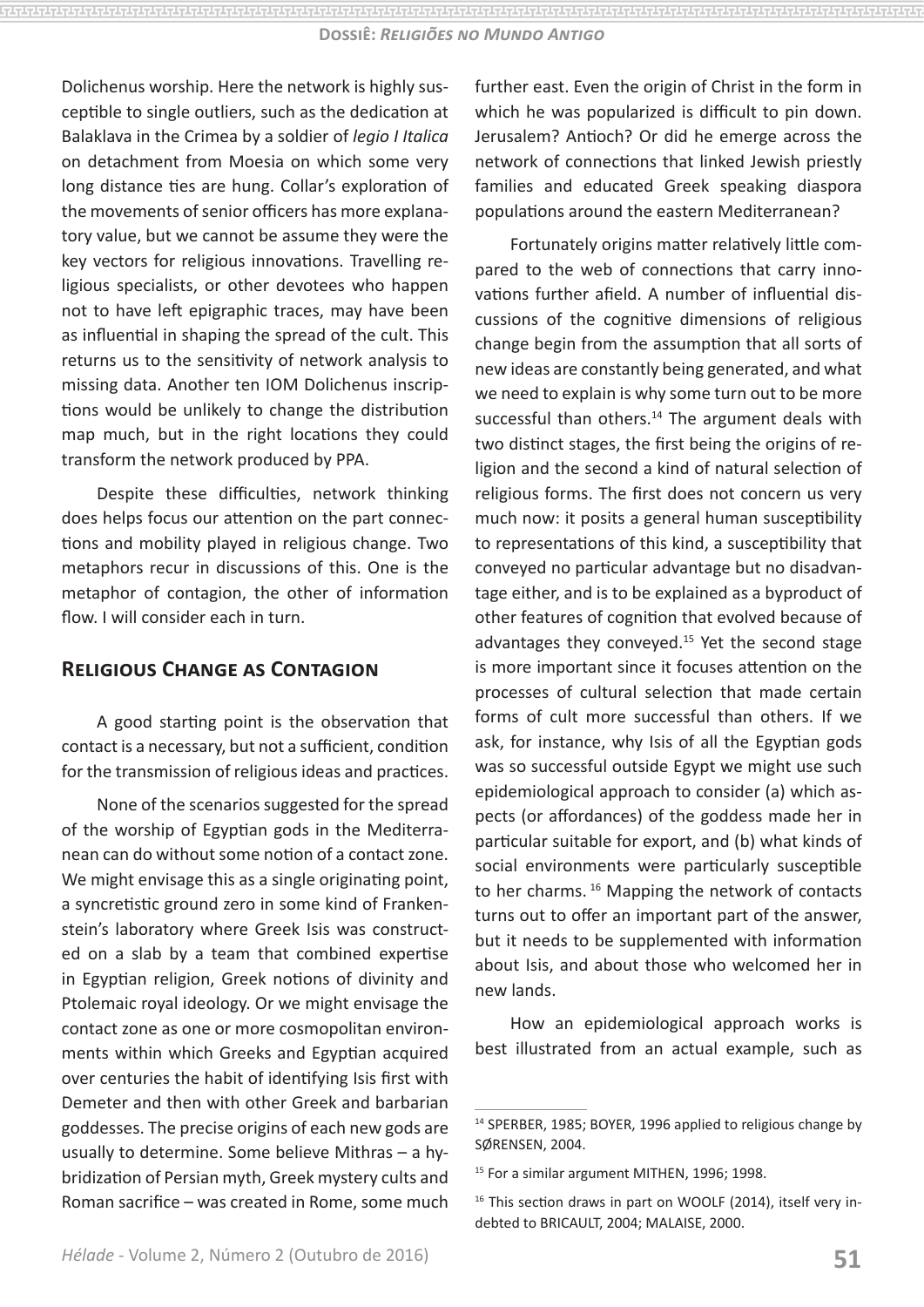the spread of HIV/AIDS. Here the point of origin explains very little. HIV/AIDS did not spread because its point of origin was at a privileged point in a network of communications. Indeed the reverse is true since it almost certainly originated in West-Central Africa and remained there for more than 50 years, more or less unsuspected either because transmission rates were low or because mortality was assigned to other causes. The virus spread beyond Africa through very weak ties, perhaps just one individual carrying it back to Haiti in the early 1960s. By the time it was identified in the early 1980s it was well established in the US and had a foothold in Europe as well. Explaining the subsequent history of HIV/AIDS involves taking account not just the circumstance of contact but also some characteristics of the virus and the infection it causes and also some characteristic of the social terrain within which it spread. Factors promoting its spread were the relatively long period between infection and the time when the host was killed. Ebola, by contrast, is visible very soon after infection and kills infected organisms very quickly. Other factors included the global connectedness of human communities, and the chance that infection spread to some social networks that were densely clustered with strong ties, among them intravenous drug users and male homosexuals, as well as to consumers of blood products. Its history within each group was quite different, and each was different again from the history of HIV/AIDS in sub-Saharan Africa where it has become a pandemic disproportionately affecting women and children. Factors slowing its spread outside Africa included the inability of the virus to spread through casual contact (by contrast with influenza) and the ease with which informed populations were able to take preventative measures, the fact that it affected some groups with a high level of entitlement and political power, and the potential high value of retroviral drugs to any pharmaceutical company that could develop them. Factors allowing it to spread more widely in Africa include the inadequacies and underfunding of public health systems, poor government policies, the influence of the Catholic Church, poor health education and the high cost of medication. Most of all, the differences is to be explained by levels of inequality that mean that epidemics that can be contained in the Global North can run wild in the Global South.

This is of course just a sketch, but makes clear what network thinking can explain, and what it cannot. Network thinking helps explain how the virus was originally confined to remote and densely connected communities united by strong ties. It also helps explain the mechanisms through which it jumped to Haiti, to the US and thence to Europe. But it does little to explain why it remained largely confined to high risk groups there, nor why infection rates are falling in some parts of the world while it remains effectively endemic in others. To understand those dimensions of its spread, it is necessary to consider feature of the virus, and of the infection in causes, and a variety of other factors including the structure of the world economy.

The implications are that network thinking can only provide a partial explanation for the transmission of religious ideas, images and practices. For Isis we do need to know about the circumstances of Greco-Egyptian contacts in Egypt and the Mediterranean, the structure of maritime trade and mobility around the Aegean, and the social organization of port cities. But we also need to think about what marked Isis out as special among Egyptian deities: this might include the anthropomorphism of his images, her relative prominence in Egyptian myth, the resemblances between her and Demeter, the particular associations between her and travel by water, and perhaps eventually the contingency of her use in the managed syncretisms of the Ptolemaic court and the managed transfer of her cult to Rome by the Flavians. Equally we need to think about what made the populations that received her distinctive: that list might include an association with the sea, experience of living in mixed communities, a fascination with Egyptian antiquity (and a repugnance to animal worship, mummification and all the exotica that Greek Isis did *not* bring with her). Maritime networks contribute to an explanation, but only so far.

It is not new, of course, to consider the susceptibility (or in Collar's terminology the 'vulnerability')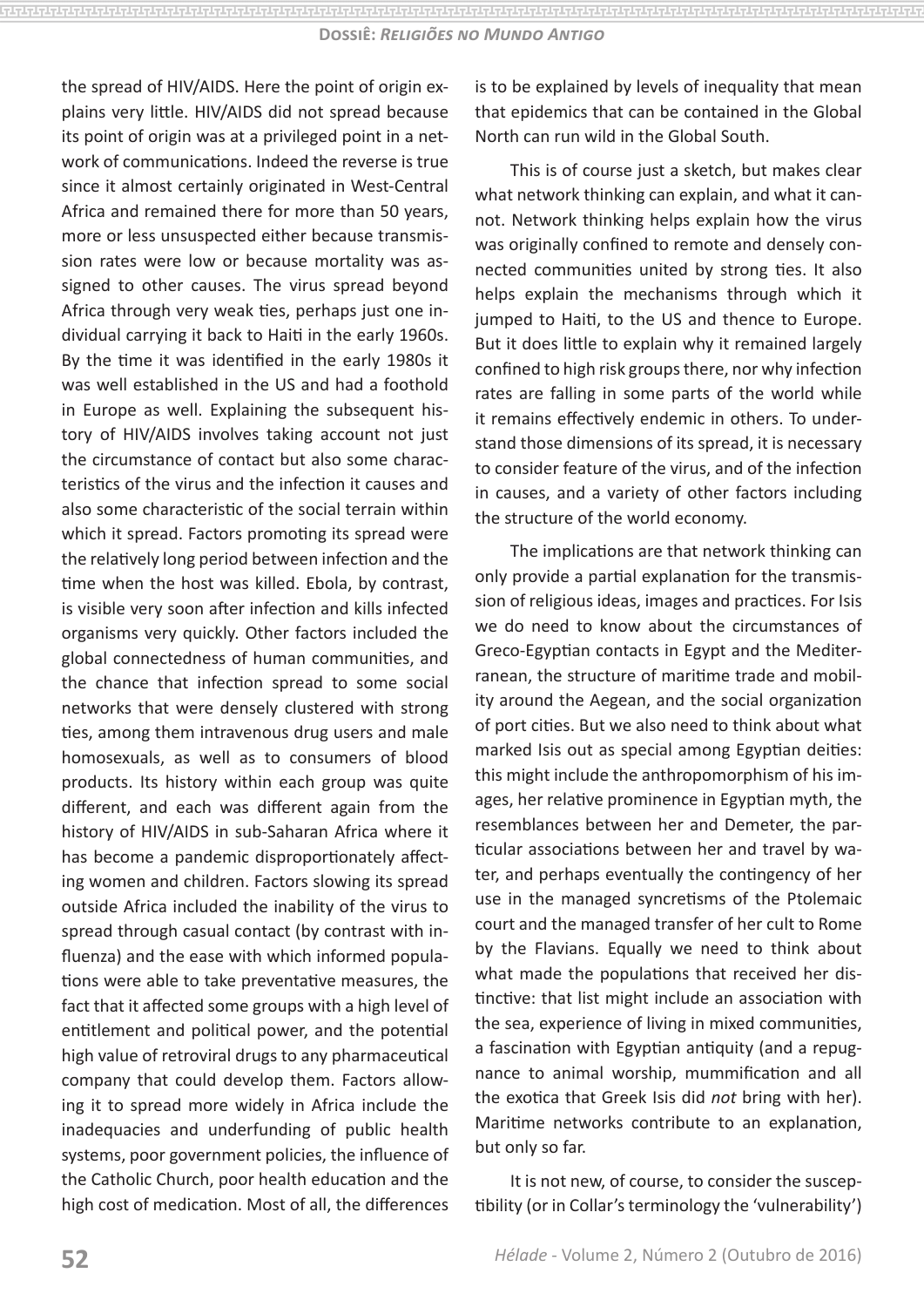of the receiving populations. Cumont's original account of the spread of 'oriental religions' has now rightly been superseded, but it was partly based on the idea that specific features of the new religious phenomena offered greater satisfaction to Greeks and Romans than did staid civic religion (CUMONT, 1906). More recently, Richard Gordon has sought to explain the attraction of Mithras worship in terms of specific features of those sections of Roman society where it was most successful, while Beck's proposals for its creation present it as something of a designer religion, skillfully remodeled to suit a particular kind of worshipper (GORDON, 1972; BECK, 1998). An 'epidemiological' or 'immunological' model of the spread of particular new religious forms certainly seems to have more to recommend it than a simple market model in which consumer choice among a range of decontextualized spiritual products has to stand for the susceptibilities, vulnerabilities and sociological particularities of ancient social groups.17

#### **Religious as information flow**

Similar considerations apply to the idea that religious change can be usefully considered as a special case of the general phenomenon by which innovations are disseminated across a network, comparable that is to the adoption of new crops or new technologies (STARK, 1996; MANN, 1986).

Network theory is certainly a powerful means of considering how information is disseminated. Some influential sociological approaches to the origins of social structure represent it as emerging from networks which are themselves produced by the flow of information. Social structure, in this view, is not static but a product of flows of information and energy, fluctuations in which can lead to sudden shifts in levels of complexity and scale. Information makes the network rather than the network channeling information. This approach has been applied to cultural change in the Roman period (VAN DER LEEUW, 1983).

A more common application of network theory has been as a means of envisaging cultural interactions over significant distances. The chief proponent of network analysis as a tool for examining long term change in antiquity is Irad Malkin, who has for some time been interested in using it in the analysis of cultural change, rather as concepts such as Peer Polity Interaction (PPI) or Interaction Spheres were used before<sup>18</sup> (MALKIN, 2005; MALKIN, CONSTANTAKOPOULOU, PANAGOPOULOU, 2009; MALKIN, 2011a). His most developed formulation, *A Small Greek World* argues that an intensification of interaction across a network of cities acted to create an enhanced sense of Greekness, and so a common civilization. The argument has many attractive components, especially in this case, but once again network theory seems to offers a partial rather than a complete account. Among the objections raised to earlier interaction-based theories was that they were better at accounting for the emergence of large homogenized entities than for episodes of fragmentation of the persistence of difference. One ethnographically based thesis even suggests that in certain circumstances – specifically when groups are in competition with one another for scarce resources – interaction may actually accentuate boundaries (BARTH, 1969). A complete account of the emergence of Greek identity and the conversion of the Mediterranean into a Greek lake needs to explain why some groups with whom Greeks interacted intensively – Phoenicians and Etruscans spring to mind – not only remained resolutely un-Greek, but seem in some circumstances have defined themselves in those terms.

In the imperial Roman Mediterranean too we are dealing not with the homogenization of the religious landscape so much as it complexification. Many borrowings between religious groups resulted in the creation of new boundaries. Mysteries, astrology and the use of sacred texts are all examples of religious technologies appropriated only to make a new group more distinctive. Religious pluralism entails the creation of difference and its constant signaling and recognition. Many individuals

<sup>&</sup>lt;sup>17</sup> BECK 2006 for a powerful critique of STARK, 1996. See also WORTHAM, 2006.

<sup>&</sup>lt;sup>18</sup> For PPI see RENFREW, CHERRY, 1986 and for a classical application MA, 2003.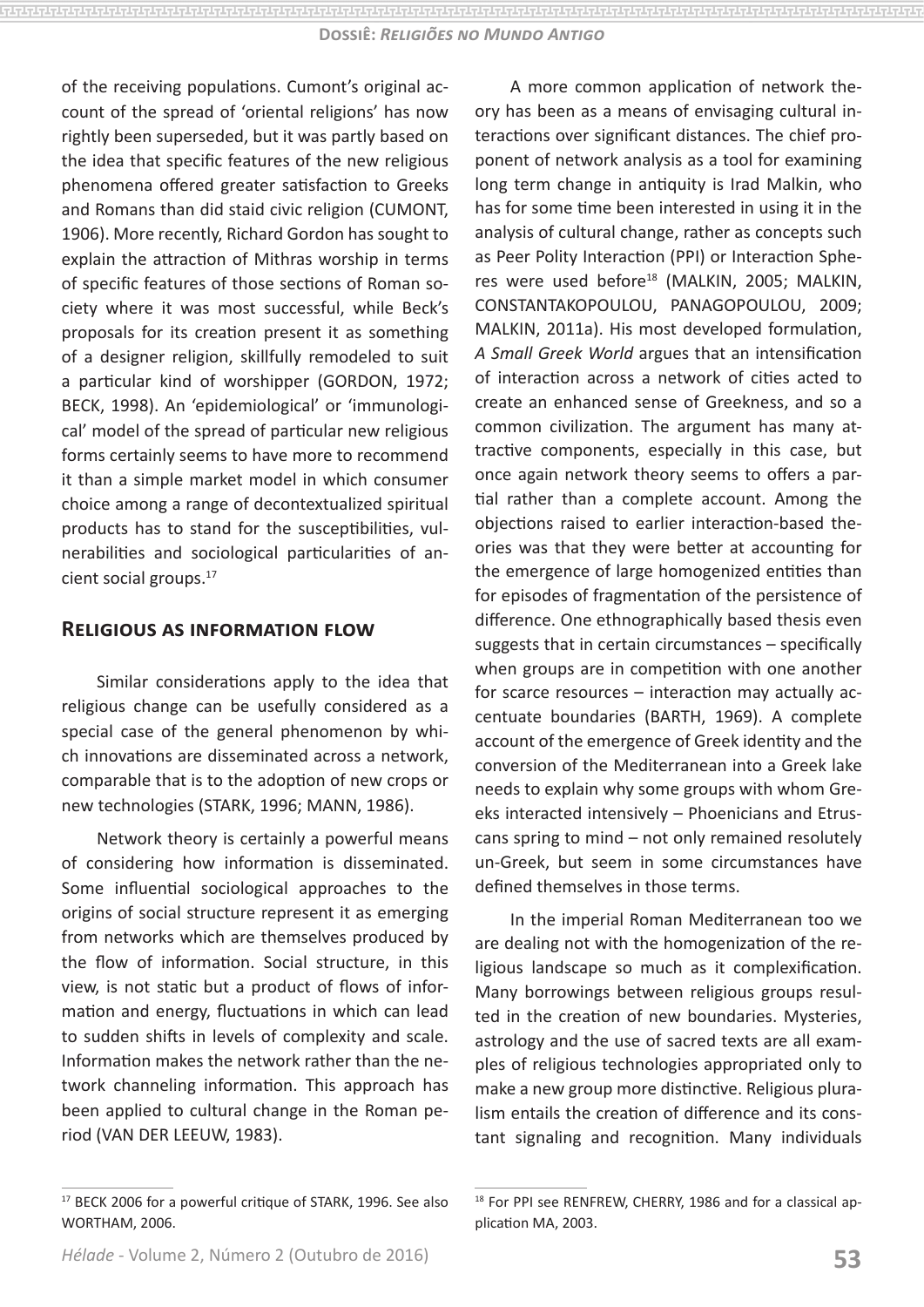must have been well informed about the practices of others. The situation is complicated by non-exclusivity: someone worshipping Mithras might also be a current or past worshipper of IOM Dolichenus. Later the boundaries of some groups became harder, but they were not necessarily impervious to information flow.

There are two major objections to seeing religious change largely in terms of the spread of ideas or the flow of information.

The first is that information alone is not always persuasive. During the Middle Ages there were many locations around the Mediterranean in which Jews, Christians and Moslem lived at close quarters and interacted on a regular basis. Most social networks we could draw would hardly differentiate them, and some at least were very knowledgeable about each other's religious practices and teachings. Yet this did not result in a chaotic and fluid religious matrix in which conversion and hybridization and syncretism came to erase all trace of religious boundaries. The reasons are mostly obvious: religious practice was deeply bound up with kinship and communal identity, each group had developed self-definitions that included accounts of the others, there were strong social sanctions on intermarriage and apostasy, and no one's interests were greatly served by projects of homogenization.

The second objection is that by focusing on the flow of ideas we tacitly treat religious traditions as first and foremost belief systems. In other contexts we are well aware that in antiquity much more social energy was invested in organizing ritual action than in theological reflection. The idea that religion is about ideas might even be considered a Christianizing assumption, were it not that that would give too much credence to just a few strands of Christian thought. Ritual, observance, and belonging have always been as important as dogma to many Christians. When we speak of religious change in antiquity we usually avoid the language of conversion for good reason. Seeking initiation into the mysteries of Mithras, attending outdoor festivals of Isis at the start of the sailing season, meeting with other students to read and discuss the philosophy of Epicurus, or making a contribution to a small temple to IOM Dolichenus were fundamentally changes in religious practice, not belief. Certain kinds of knowledge accompanied these practices, but just as in traditional Roman religion, this was mostly knowledge of how to participate rather than knowledge about the cosmos. Possibly this was not equally true of all new groups. The mysteries of Eleusis seem to have had a revelatory element. But in general the kinds of changes we need to consider all involve socialization into new groups, apprenticeships in worship, the observance of new rules of behaviour, the acquisition of new habits. The flow of ideas is a part of this, but a small part only.

## **Conclusions**

The potential of network theory for the examination of Roman society remains largely unrealized. Archaeologists are only a little further ahead than ancient historians. Religious change is one of the first fields to become a laboratory for this cluster of techniques, and it has already produced interesting results. At present network thinking seems to have more obvious potential than network analysis, which is another way of saying that it is much more difficult to find data-sets to which techniques of quantification can be applied than to use networks heuristically to explore the relatedness of things and people. What has been done so far has shown the power of the approach but also revealed some of its limits. Attribution analyses remain more robust when data sets are full of gaps, especially when we do not know where the gaps are. As far as religious change is concerned, network analysis returns us to old questions about why some groups were vulnerable to new suggestions, despite the continued vitality of polis religion and the power of the elites who organized it. And finally what was it that made some of those innovatory packages of rituals, representations and beliefs so attractive that (unlike so many others) they were selected for as the Roman religious landscape became more pluralistic, more fragmented and more diverse.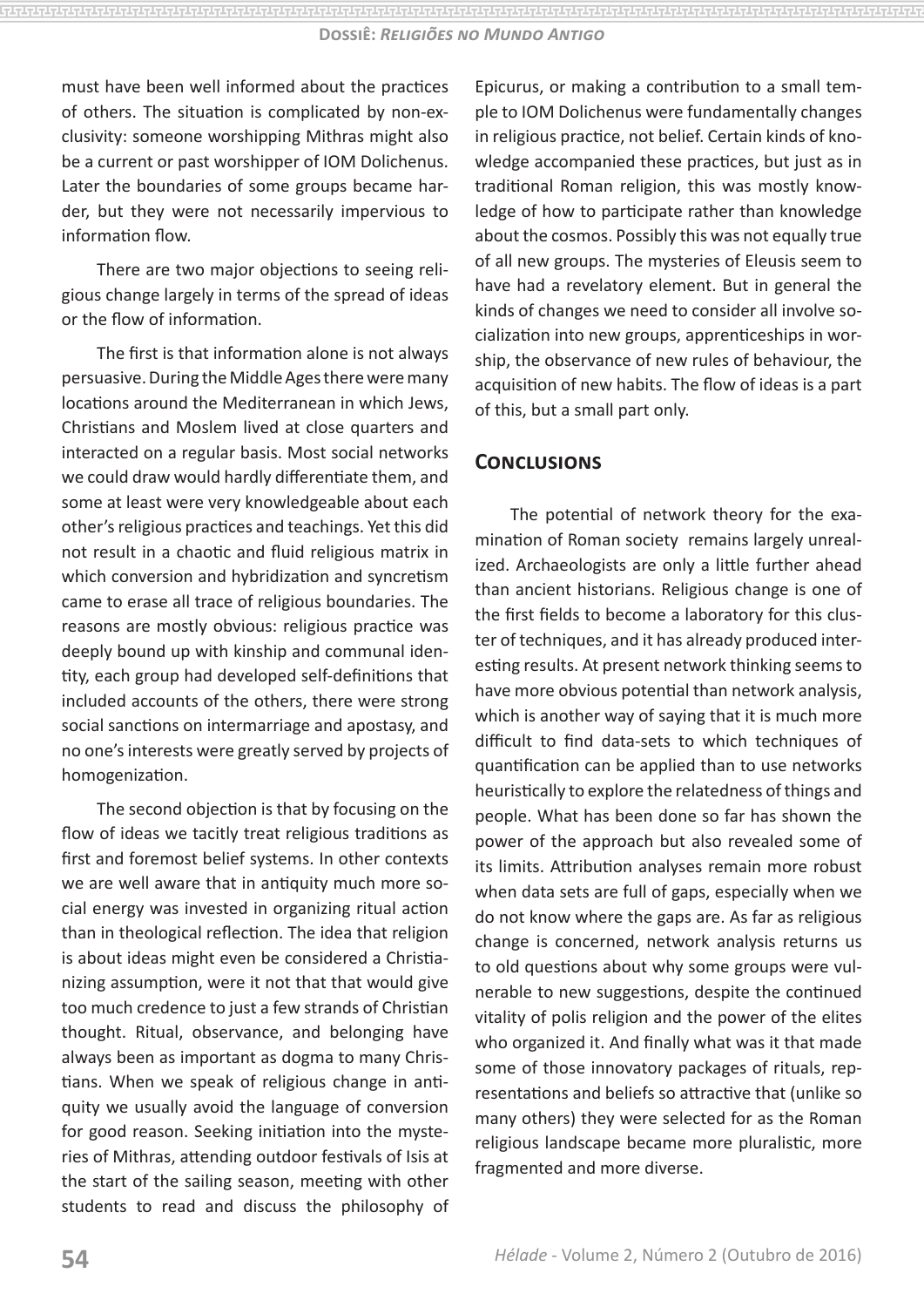**Dossiê:** *Religiões no Mundo Antigo*

#### **SÓ CONECTADO? ANÁLISE DE REDE E MUDANÇA RELIGIOSA NO MUNDO ROMANO**

**Resumo:** A emergência no Império Romano de novas formas e grupos religiosos, juntamente com cultos coletivos da cidade e o culto do governante convida à análise em termos dos vários tipos da teoria de redes. Algumas das principais versões da teoria de redes em uso corrente são examinadas, e sua aplicabilidade ao material antigo é discutida e avaliada. O pensamento em rede pode ser muito útil, mas os problemas que surgem na realização de uma análise de rede mais formal são formidáveis. A teoria de redes nos permite abordar a mudança religiosa em novos termos, e dois modelos de mudança em uso – a conversão como contágio e a mudança religiosa como propagação de ideias – são examinados. Pensar sobre a mudança religiosa nesses termos exige que os historiadores formulem descrições mais precisas da mudança como um processo que envolve socialização e rotinização de novos hábitos e rituais, assim como um processo de aprendizagem de um novo modo de imaginar e descrever o cosmos.

**Palavras-chave:** Mudança religiosa, Análise de rede, Império Romano.

## **Works Cited**

ALCOCK, Susan. E, OSBORNE, Robin. (eds). **Placing the gods: sanctuaries and sacred space in ancient Greece.** Cambridge: Cambridge University Press, 1994.

ALEXANDER, Michael., DANOWSKI, James. A. Analysis of an ancient network. Personal communication and the study of social structure in a past society. **Social Networks**, Amsterdam, nº 12, 1990, p. 313-335.

ASAD, Talal. On reading a modern classic W.C.Smith's "The Meaning and End of Religion". **History of Religions**, Chicago, nº 40, vol. 3, 2001, p. 205-222.

BARTH, Fredrik. (ed.) **Ethnic Groups and Boundaries. The social organisation of culture difference.** Boston: Little Brown and Co., 1969.

BECK, Roger. The Mysteries of Mithras. A new account of their genesis. **Journal of Roman Studies**, Cambridge, 8, 1998, p. 115-128.

\_\_\_\_\_\_. The Religious Market of the Roman Empire: Rodney Stark and Christianity's Pagan Competition. *In:* VAAGE, Leif E.(ed.) **Religious Rivalries in the Early Roman Empire and the Rise of Christianity.** Waterloo: Wilfred Laurier University Press, 2006, p. 233-52.

BLAKE, Emma. **Social Networks and Regional Identity in Bronze Age Italy.** Cambridge & New York: Cambridge University Press, 2014.

BOISSEVAIN, Jeremy F. **Friends of friends.** Networks, manipulators and coalitions. Oxford: Blackwell Publishers, 1974.

BONNET, Corinne. PIRENNE-DELFORGE, Vinciane. PRAET, Danny. (eds.) **Les religions orientales dans le monde grec et romain cent ans après Cumont (1906- 2006).** Bilan historique et historiographique. Colloque de Rome, 16-18 Novembre 2006, Belgisch Historisch Instituut te Rome Studies over Oude Filologie, Archeologie en Geschiedenis. Bruxelles & Rome: Belgisch Historisch Instituut te Rome, 2009.

BOURDIEU, Pierre. **Outline of a theory of practice.** Cambridge: Cambridge University Press, 1977.

BOYER, Pascal. What makes anthropomorphism natural: intuitive ontology and cultural representations. **Journal of the Royal Anthropological Institute**, London, nº 2, vol. 1, 1996, p. 83-97.

BRICAULT, Laurent. **Atlas de la Diffusion des Cultes Isiaques (IVe s. av. J.C. - IVe s. apr.J.C.).** Mémoires de l'Académie des Inscriptions et Belles-Lettres. Paris: De Boccard, 2001.

\_\_\_\_\_\_\_. La diffusion isiaque. Une ésquisse. *In:* BOL, Peter C. KAMINSKI, Gabriele. MADERNA, Caterina. **Fremdheit-Eigenheit. Ägypten, Griechenland und Rom. Austausch und Verständnis.** Frankfurt-am-Main: Städel- -Jahrbuch, Neue Folge 19, 2004, p. 548-556.

BRUGHMANS, Tom. Thinking Through Networks: A Review of Formal Network Methods in Archaeology. **Journal of Archaeological Method and Theory**, New York, 20, 2013, p. 623-662.

BRUGHMANS, Tom. COLLAR, Anna. COWARD, Fiona. **The Connected Past. Challenges to Network Studies in Archaeology, Journal of Archaeological Method and Theory.** Oxford: Oxford University Press, 2016.

COLLAR, Anna. Network Theory and Religious Innovation. **Mediterranean Historical Review**, Tel Aviv, nº 22, vol. 2, 2007, p. 149-162.

\_\_\_\_\_\_\_. Military Networks and the Cult of Jupiter Dolichenus. *In:* WINTER, Engelbert. (ed.) **Von Kummuh nach Telouch. Historische und archäologische Untersuchungen in Kommagene. Dolichener und Kommagenische Forschungen 4.** Bonn: Dr Rudolph Habelt GMBH, 2011, p. 217-245.

\_\_\_\_\_\_\_. **Religious Networks in the Roman Empire. The spread of new ideas.** Cambridge: Cambridge University Press, 2013.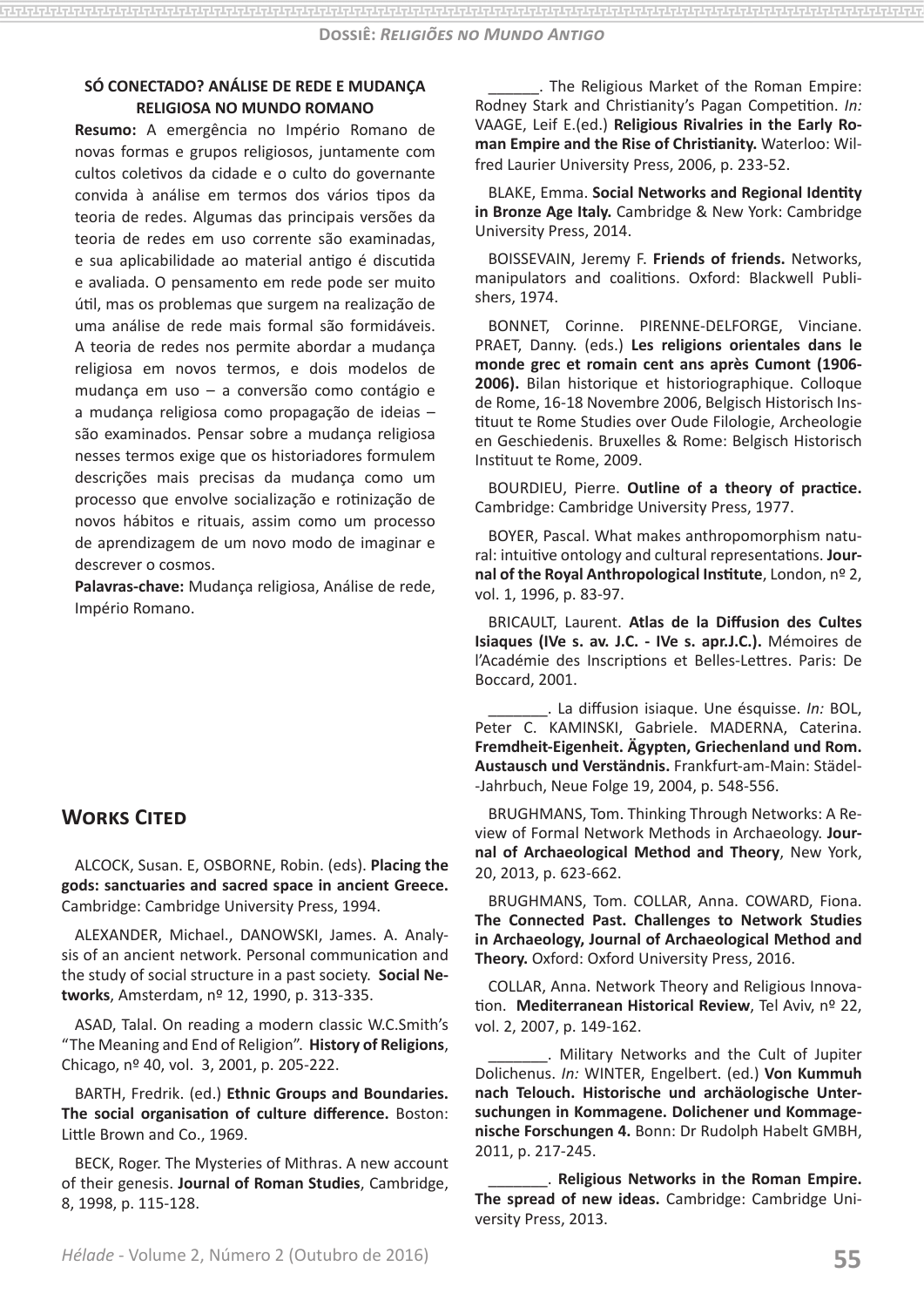COLLAR, Anna. COWARD, Fiona. BRUGHMANS, Tom. MILLS, Barbara J. Networks in Archaeology. Phenomena, Abstraction, Representation. **Journal of Archaeological Method and Theory**, New York, nº 22, vol. 1, 2015, p. 1-32.

CUMONT, Franz. **Les religions orientales dans le paganisme romain, Annales du Musée Guimet.** Conférences faites au Collège de France en 1905. Paris: E.Leroux, 1906.

DE POLIGNAC, François. **La naissance de la cité greque. Cultes, espaces et société VIII-VI siécle av. J.C.** Paris: Éditions la Découverte, 1984.

DEININGER, Jürgen. **Die Provinziallandtage der römischen Kaiserzeit. Von Augustus bis zum ende des 3. Jahrhunderts n. Chr.** Munich & Berlin: Beck, 1965.

EIDINOW, Esther. Networks and Narratives. A model for ancient Greek religion. **Kernos**, Liège, 24, 2011, p. 9-38.

ELSNER, Jas. RUTHERFORD, Ian. (eds.) **Pilgrimage in Graeco-Roman and early Christian Antiquity. Seeing the gods.** Oxford: Oxford University Press, 2005.

ERICKSON, Bonnie H. Social Networks Analysis: methods and applications. **Historical Methods**, nº 30, vol. 3, 1997, p. 149-157.

GIDDENS, Anthony. **The Constitution of Society. Outline of the theory of structuration.** Cambridge: Polity Press, 1984.

GORDON, Richard. Mithraism and Roman Society. **Religion**, Bergen, nº 2, 1972, p. 92-121.

GRAHAM, Shawn. Networks, Agent-Based Models and the Antonine Itineraries. Implications for Roman Archaeology. **Journal of Mediterranean Archaeology**, Sheffild, nº 19, vol. 1, 2006, p. 45-64.

GRANOVETTER, Mark. S. The Strength of Weak Ties. **American Journal of Sociology**, Chicago, nº 78, vol. 6, 1973, p. 1360-1380.

\_\_\_\_\_\_\_\_. The Strength of Weak Ties. A network theory revisited. **Sociological Theory** 1, Chicago, 1983, p. 201-233.

ISAKSEN, Leif. The application of network analysis to ancient transport geography: a case study of Roman Baetica. **Digital Medievalist**, Lethbridge, 4, 2008.

KINDT, Julia. Polis Religion - a critical appreciation. **Kernos**, Liège, 22, 2009, p. 9-34.

KNAPPETT, Carl. **An Archaeology of Interaction. Network perspectives on material culture and society.** Oxford & New York: Oxford University Press, 2001.

\_\_\_\_\_\_\_. Commentary. What are social network perspectives in archaeology? **Archaeological Review from Cambridge**, Cambridge, 29 (1 Social Network Perspectives in Archaeology, edited by Sarah Evans and Katrin Felder), 2014, p. 179-184.

LATOUR, Bruno. **Reassembling the Social. An introduction to Actor-Network-Theory, Clarendon Lectures in Management Studies.** Oxford: Oxford University Press, 2005.

LEIDWANGER, Justin. *et al.* A manifesto for the study of ancient Mediterranean maritime networks. **Antiquity**, Durham, vol. 342, 2014, http://journal.antiquity. ac.uk/projgall/leidwanger342.

MA, John. Peer Polity Interaction in the Hellenistic Age. **Past and Present**, Oxford, nº 180, 2003, p. 9-39.

MAAS, Michael. RUTHS, Derek. 2012. Road Connectivity and the Structure of Ancient Empires. A case study from late antiquity. *In:* ALCOCK, S.E.; BODEL, J.; TALBERT, R.J.A (eds.) **Highways, Byways, and Road Systems in the Pre-Modern World.** Malden MA: Wiley-Blackwell, 2012, p. 255-264.

MALAISE, Michel. Le problème de l'hellénisation d'Isis. *In:* BRICAULT, Laurent. (ed.) *De Memphis à Rome. Actes du Ier colloque international sur les études Isiaques, Poitiers- Futuroscope, 8-10 avril 1999*. Leiden & Boston: Brill, 2000, p. 1-19.

MALKIN, Irad. Networks and the emergence of Greek identity. *In:* MALKIN, Irad. (ed.) **Mediterranean Paradigms and Classical Antiquity.** London & New York: Routledge, 2005, p. 56-74.

\_\_\_\_\_\_\_. **A Small Greek World. Networks in the Ancient Mediterranean.** New York: Oxford University Press, 2011a.

\_\_\_\_\_\_\_\_. **A Small Greek World. Networks in the ancient Mediterranean, Greeks Overseas**. New York: Oxford University Press, 2011b.

MALKIN, Irad. CONSTANTAKOPOULOU, Christy. PANA-GOPOULOU, Katerina. (eds.) **Greek and Roman Networks in the Mediterranean.** London & New York: Routledge, 2009.

MANN, Michael. **The Sources of Social Power.** Volume 1. A History of power from the beginning to A.D. 1760. Cambridge: Cambridge University Press, 1986.

MCLEAN, Paul. D. **The Art of the Network**. Strategic interaction and patronage in Renaissance Florence, Politics, History and Culture. Durham NC & London: Duke University Press, 2007.

MEEKS, Wayne. A. **The first urban Christians.** The social world of the Apostle Paul. New Haven & London: Yale University Press, 1983.

MITCHELL, Stephen. Festivals, games and civic life in Roman Asia Minor. **Journal of Roman Studies**, Cambridge, 80, 1990, p. 183-193.

MITCHELL, Stephen., VAN NUFFELEN, Peter. (eds.) **One God. Pagan monotheism in the Roman Empire.** Cambridge: Cambridge University Press, 2010.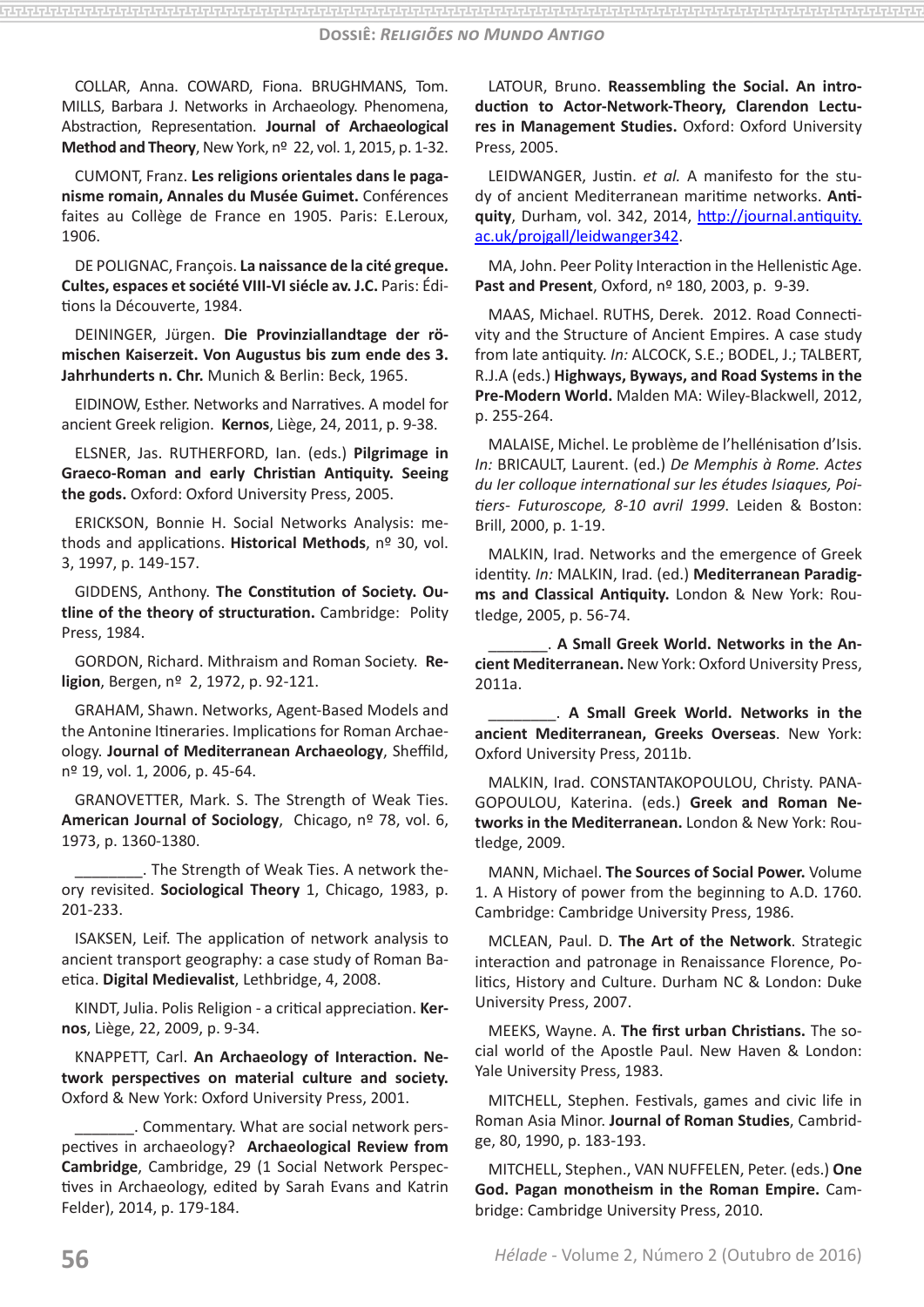MITHEN, Steven. **The Prehistory of the Mind.** The cognitive origins of art, religion and science. London: Thames and Hudson, 1996.

\_\_\_\_\_\_\_. The supernatural beings of prehistory and the external storage of religious ideas. *In:* RENFREW, Colin.; SCARRE, Christofer. (eds.) **Cognition and Material Culture: the archaeology of symbolic storage.** Cambridge: McDonald Institute for Archaeological Research, 1998, p. 97-106.

Morley, Neville. Cities in context. Urban systems in Roman Italy. *In:* PARKINS, H. (ed.) **Roman Urbanism. Beyond the consumer city.** London: Routledge, 1997, p. 42-58.

NONGBRI, Brent. Dislodging 'embedded' religion: a brief note on a scholarly trope. **Numen**, 55, 2008, p. 440- 460.

\_\_\_\_\_\_\_. **Before Religion. A history of a modern concept.** New Haven & London: Yale University Press, 2013.

NORTH, John. The development of religious pluralism. *In:* LIEU, Judith. NORTH, John. RAJAK, Tessa. (eds.) **The Jews among Pagans and Christians in the Roman Empire.** London: Routledge, 1992, p. 174-193.

\_\_\_\_\_\_\_. Pagans, polytheists and the pendulum. In: HARRIS, William V. (ed.) **The Spread of Christianity in the First Four Centuries:** Essays In Explanation. Leiden, Boston & Köln: Brill, 2005, p. 125-143.

PRICE, Simon. Homogénéité et diversité dans les religions à Rome. **Archiv für Religionsgeschichte**, 5, 2003, p. 180-197.

\_\_\_\_\_\_\_\_. Religious Mobility in the Roman Empire. **Journal of Roman Studies**, Cambridge, 102, 2012, p. 1-19.

RATHBONE, Dominic. Merchant Networks in the Greek World. The impact of Rome. *In:* MALKIN, Irad., CONS-TANTAKOPOULOU, Christy., PAGAGOPOULOU, Katerine. (eds.) **Greek and Roman Networks in the Mediterranean.** London & New York: Routledge, 2009, p. 299-310.

RENFREW, Colin. CHERRY, John F. (eds.) **Peer Polity Interaction and socio-political change, New Directions in Archaeology.** Cambridge: Cambridge University Press, 1986.

RÜPKE, Jörg. (ed.) **Gruppenreligionen im römischen Reich, Studien und Texte zu Antike und Christentum.** Tübingen: Mohr Siebeck, 2007.

RUTHERFORD, I. Network Theory and Theoric Networks. **Mediterranean Historical Review**, Tel Aviv, nº 22, vol. 1, 2007, p. 23-37.

\_\_\_\_\_\_\_. **State Pilgrims and Sacred Observers in Ancient Greece.** A study of theôriâ and theôroi. Cambridge: Cambridge University Press, 2013.

SALLER, Richard P. **Personal Patronage under the Early Empire.** Cambridge: Cambridge University Press, 1982.

SHRYOCK, Andrew. SMAIL, Daniel L. (eds.) **Deep History. The Architecture of Past and Present.** Berkeley & Los Angeles & London: University of California Press, 2011.

SMITH, Jonathan Z. **Drudgery Divine.** On the comparison of early Christianities and the religions of late antiquity. Chicago: Chicago University Press, 1990.

SMITH, Wilfred C. **The Meaning and End of Religion. A new approach to the religious traditions of mankind.** Mentor Books. New York: New American Library, 1964.

SØRENSEN, Jesper. Religion, Evolution and an Immunology of Cultural Systems. **Evolution and Cognition**, Klosterneuburg, nº 10, vol. 1, 2004, p. 61-73.

SPAWFORTH, Antony. Agonistic Festivals in Roman Greece. *In:* WALKER, Susan. CAMERON, Averil. (eds.) **The Greek Renaissance in the Roman Empire.** Papers from the Tenth British Museum Classical Colloquium. London: Institute of Classical Studies, 1989, p. 193-197.

SPERBER, Dan. Anthropology and Psychology. Towards an epidemiology of representations. **Man** , London, nº 20, vol. 1, 1985, p. 73-89.

STARK, Rodney. **The Rise of Christianity. A sociologist reconsiders history.** Princeton N.J.: Princeton University Press, 1996.

STROUMSA, Guy G. **The End of Sacrifice.** Religious Transformations in Late Antiquity. Translated by Susan Emanuel. Chicago: University of Chicago Press, 2009. [Original edition, **La fin du sacrifice. Les mutations religeuse de l'Antiquité tardive**, 2005, Odile Jacob].

SWEETMAN, Rebecca J. The Christianization of the Peloponnese. The Topography and Function of Late Antique Churches. **Journal of Late Antiquity**, Baltimore, nº 3, vol. 2, 2010, p. 203-261.

\_\_\_\_\_\_\_\_. The Christianisation of the Peloponnese: the case for strategic change. **Annual of the British School at Athens** , Atenas, 110, 2015, p. 285-319.

TCHERNIA, André. L'utilisation des gros tonnages. *In:*  HARRIS, William V., IARA, Kristine. (eds.) **Maritime Technology in the Ancient Economy. Ship-design and navigation.** Providence RI: Journal of Roman Archaeology, 2011, p. 83-88.

VAN DER LEEUW, Sander. Acculturation as Information Processing. *In:* BRANDT, Roel. SLOFSTRA, Jan. (eds.) **Roman and Native in the Low Countries. Spheres of interaction.** Oxford: British Archaeological Reports, 1983, p. 11-41.